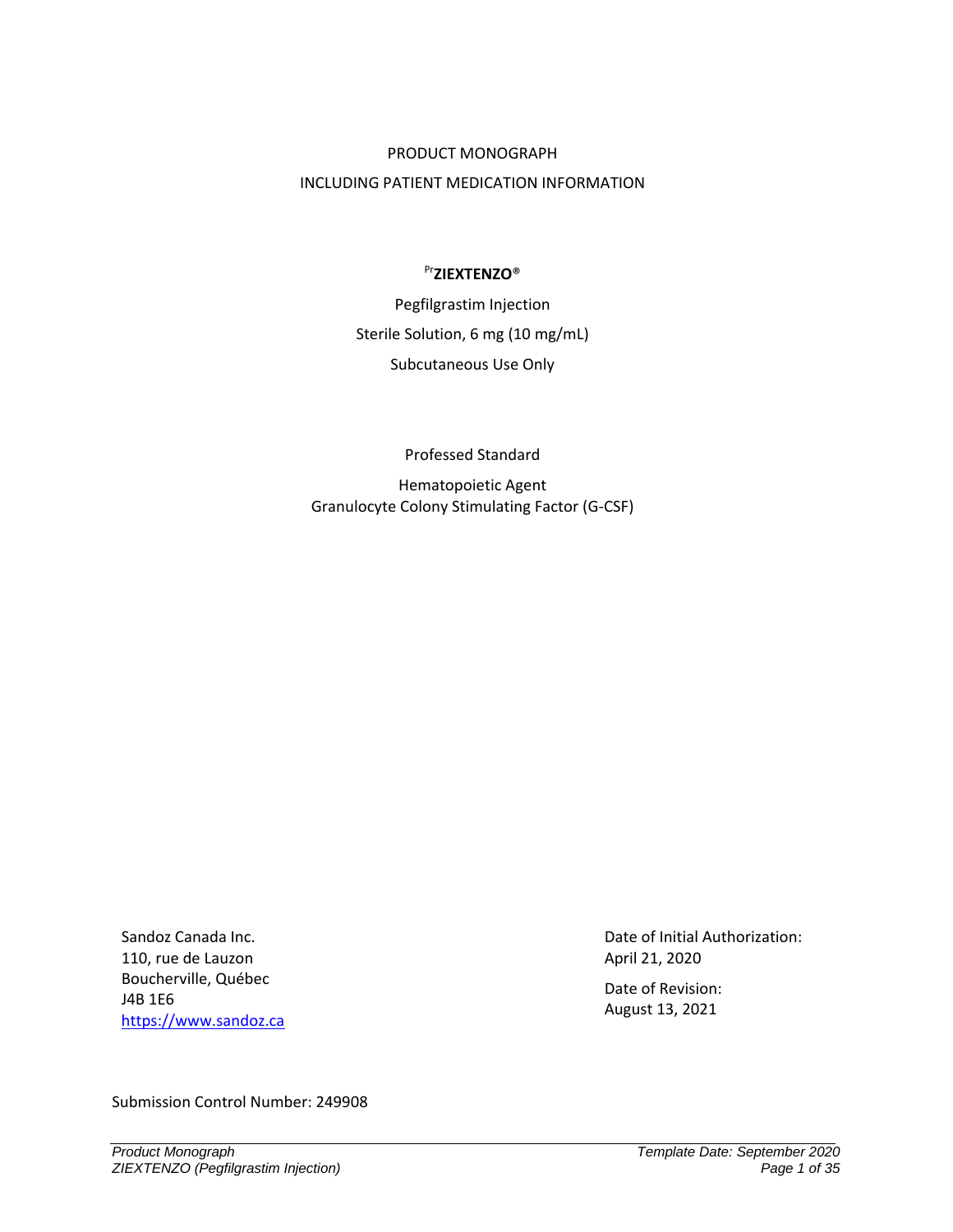# <span id="page-1-0"></span>**RECENT MAJOR LABEL CHANGES**

| 7 WARNINGS AND PRECAUTIONS, Carcinogenesis and Mutagenesis | 02/2021 |
|------------------------------------------------------------|---------|
| 7 WARNINGS AND PRECAUTIONS, Hematologic                    | 02/2021 |

# **TABLE OF CONTENTS**

|                |       | Sections or subsections that are not applicable at the time of authorization are not listed. |
|----------------|-------|----------------------------------------------------------------------------------------------|
|                |       |                                                                                              |
|                |       |                                                                                              |
| 1              |       |                                                                                              |
|                | 1.1   |                                                                                              |
|                | 1.2   |                                                                                              |
| $\overline{2}$ |       |                                                                                              |
| 3              |       |                                                                                              |
| 4              |       |                                                                                              |
|                | 4.1   |                                                                                              |
|                | 4.2   |                                                                                              |
|                | 4.3   |                                                                                              |
|                | 4.4   |                                                                                              |
|                | 4.5   |                                                                                              |
| 5              |       |                                                                                              |
| 6              |       |                                                                                              |
| 7              |       |                                                                                              |
|                | 7.1   |                                                                                              |
|                | 7.1.1 |                                                                                              |
|                | 7.1.2 |                                                                                              |
|                | 7.1.3 |                                                                                              |
|                | 7.1.4 |                                                                                              |
| 8              |       |                                                                                              |
|                | 8.1   |                                                                                              |
|                | 8.2   |                                                                                              |
|                | 8.2.1 |                                                                                              |
|                | 8.3   |                                                                                              |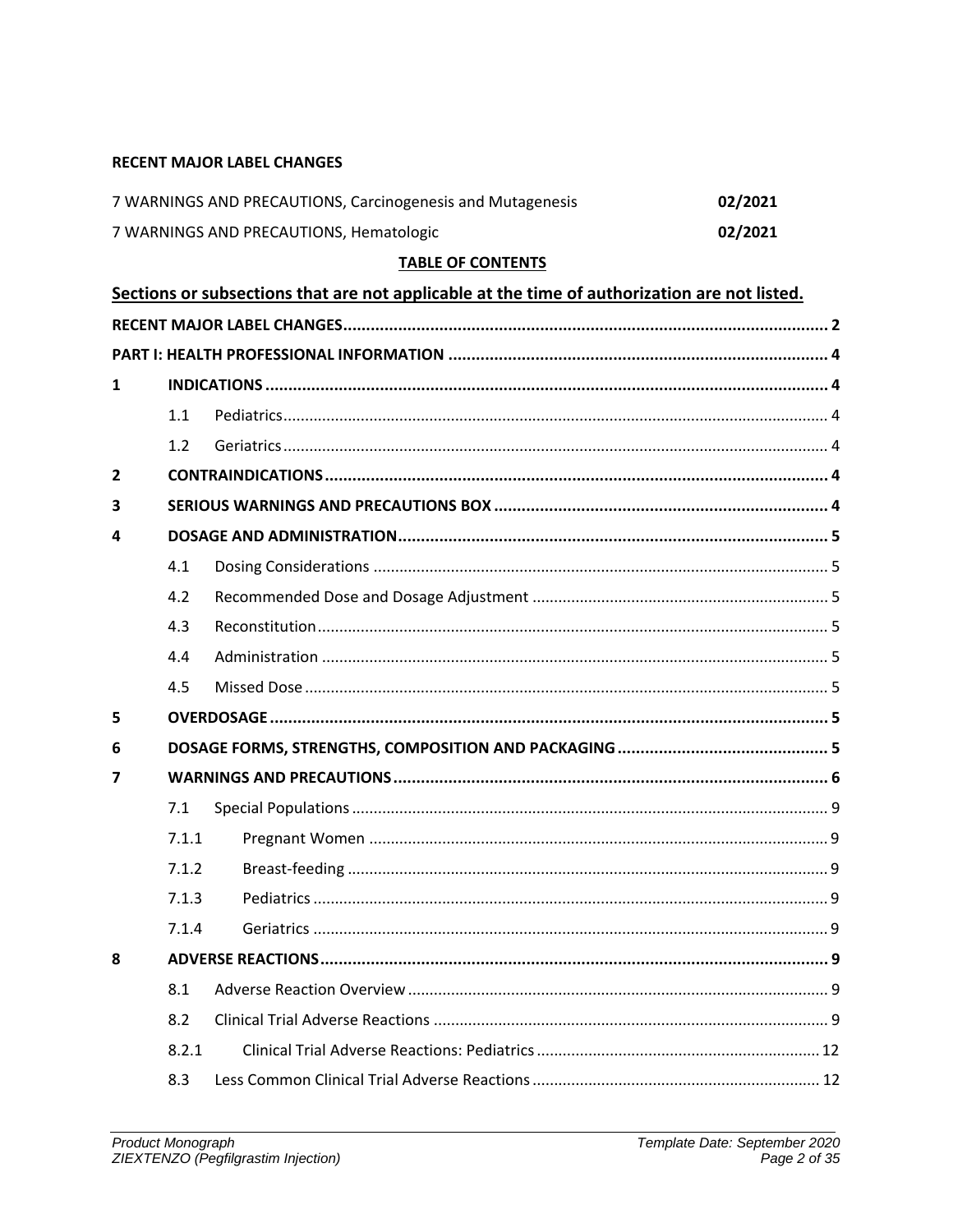|    | 8.4<br>Data | Abnormal Laboratory Findings: Hematologic, Clinical Chemistry and Other Quantitative<br>12 |
|----|-------------|--------------------------------------------------------------------------------------------|
|    | 8.5         |                                                                                            |
| 9  |             |                                                                                            |
|    | 9.2         |                                                                                            |
|    | 9.3         |                                                                                            |
|    | 9.4         |                                                                                            |
|    | 9.5         |                                                                                            |
|    | 9.6         |                                                                                            |
|    | 9.7         |                                                                                            |
| 10 |             |                                                                                            |
|    | 10.1        |                                                                                            |
|    | 10.2        |                                                                                            |
|    | 10.3        |                                                                                            |
| 11 |             |                                                                                            |
| 12 |             |                                                                                            |
|    |             |                                                                                            |
| 13 |             |                                                                                            |
| 14 |             |                                                                                            |
|    | 14.1        |                                                                                            |
|    | 14.2        |                                                                                            |
|    | 14.3        |                                                                                            |
|    | 14.4        |                                                                                            |
| 15 |             | . 21                                                                                       |
| 16 |             |                                                                                            |
|    | 16.1        |                                                                                            |
|    | 16.1.1      |                                                                                            |
|    | 16.1.2      |                                                                                            |
| 17 |             |                                                                                            |
|    |             |                                                                                            |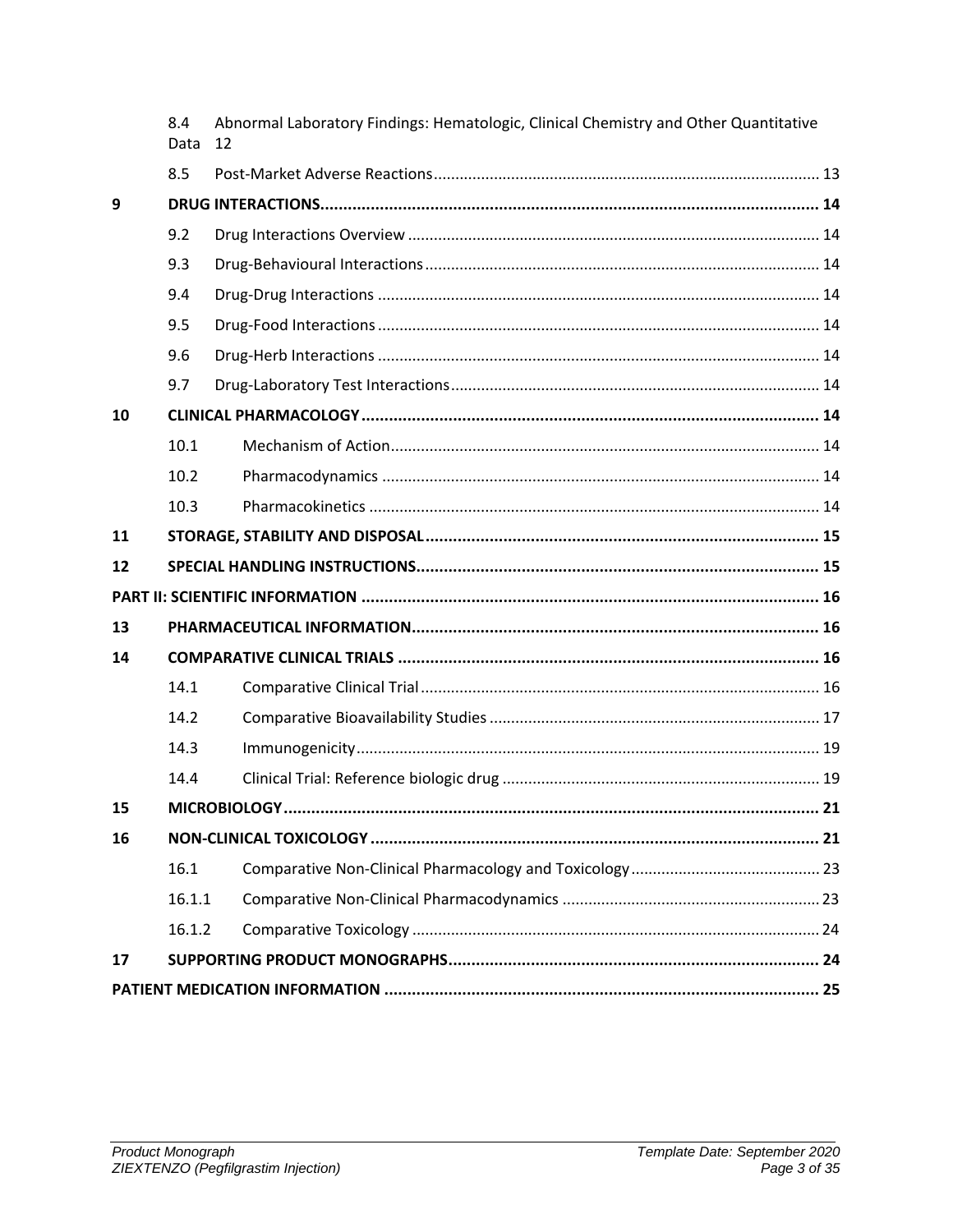# **ZIEXTENZO® (PEGFILGRASTIM INJECTION) IS A BIOSIMILAR BIOLOGIC DRUG (BIOSIMILAR) TO NEULASTA®.**

## **PART I: HEALTH PROFESSIONAL INFORMATION**

#### <span id="page-3-1"></span><span id="page-3-0"></span>**1 INDICATIONS**

Indications have been granted on the basis of similarity between ZIEXTENZO and the reference biologic drug Neulasta.

ZIEXTENZO (pegfilgrastim) is indicated to decrease the incidence of infection, as manifested by febrile neutropenia, in patients with non-myeloid malignancies receiving myelosuppressive anti-neoplastic drugs.

# <span id="page-3-2"></span>**1.1 Pediatrics**

**Pediatrics (< 18 years of age)**: No data are available to Health Canada; therefore, Health Canada has not authorized an indication for pediatric use.

# <span id="page-3-3"></span>**1.2 Geriatrics**

No overall differences in safety or effectiveness were observed between these patients and younger patients, and other reported clinical experience has not identified differences in responses between the elderly and younger patients; however, due to the small number of elderly subjects, small but clinically relevant differences cannot be excluded.

# <span id="page-3-4"></span>**2 CONTRAINDICATIONS**

ZIEXTENZO (pegfilgrastim) is contraindicated in patients with known hypersensitivity to *E. coli*-derived products, pegfilgrastim, filgrastim, or any other component of the product, including any non-medicinal ingredient, or component of the container. For a complete listing, **see [6](#page-4-7) [DOSAGE FORMS, STRENGTHS,](#page-4-7)  [COMPOSITION AND PACKAGING](#page-4-7)**.

# <span id="page-3-5"></span>**3 SERIOUS WARNINGS AND PRECAUTIONS BOX**

#### **Serious Warnings and Precautions**

- Splenic rupture, including fatal cases, has been reported following the administration of pegfilgrastim and its parent compound, filgrastim (see **[7](#page-5-0) [WARNINGS AND PRECAUTIONS:](#page-5-0) General**).
- Severe sickle cell crises have been associated with the use of pegfilgrastim in patients with sickle cell trait or sickle cell disease. Severe sickle cell crises, in some cases resulting in death, have also been associated with filgrastim, the parent compound of pegfilgrastim (see **[7](#page-5-0) [WARNINGS AND](#page-5-0)  [PRECAUTIONS:](#page-5-0) Hematologic**).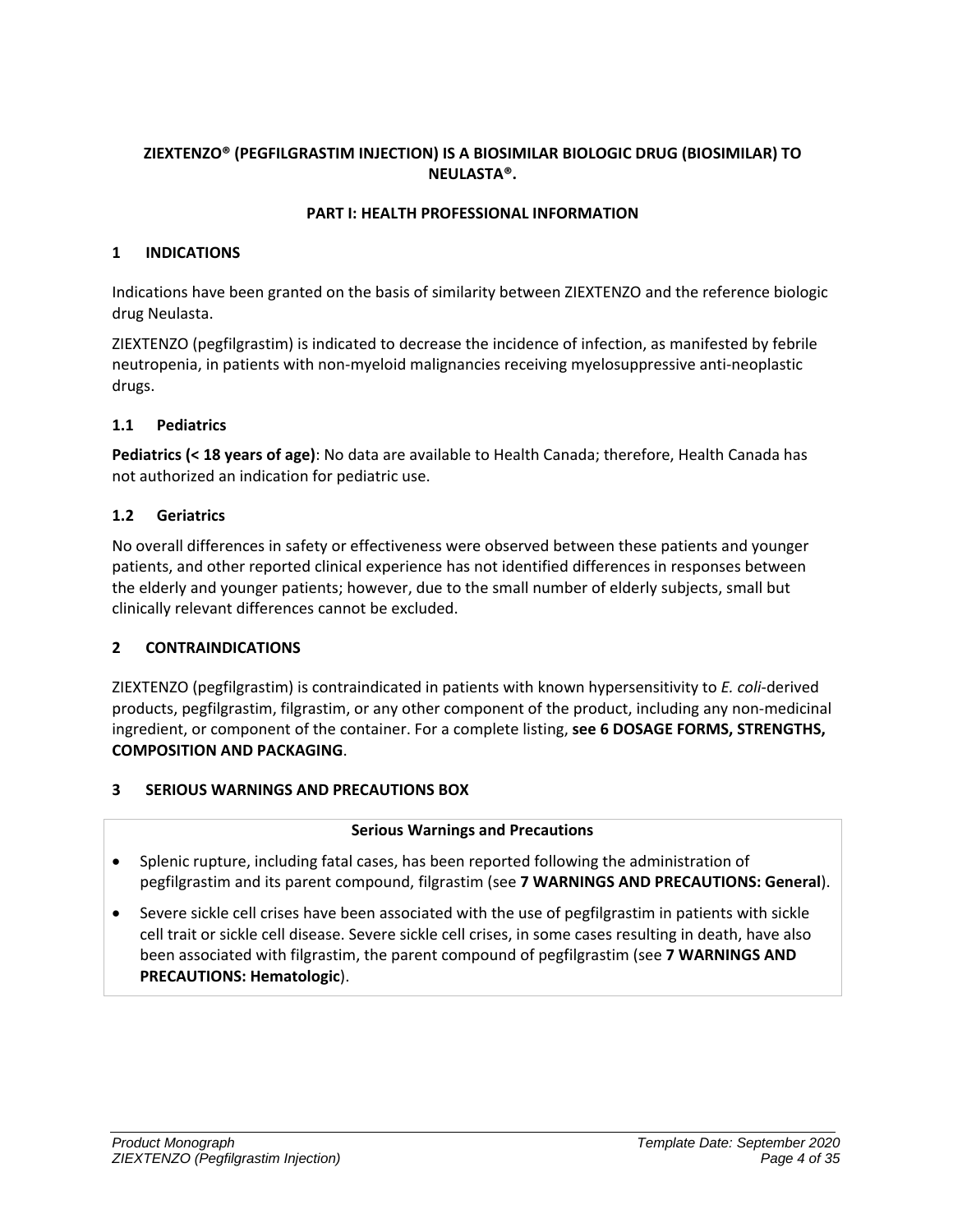# <span id="page-4-0"></span>**4 DOSAGE AND ADMINISTRATION**

# <span id="page-4-1"></span>**4.1 Dosing Considerations**

- ZIEXTENZO should be administered no sooner than 24 hours after the administration of cytotoxic chemotherapy (**see 7 WARNINGS AND PRECAUTIONS**).
- Renal impairment, including end-stage renal disease, appears to have no effect on the pharmacokinetics of pegfilgrastim and no dosage adjustment is required.

# <span id="page-4-2"></span>**4.2 Recommended Dose and Dosage Adjustment**

The recommended dosage of ZIEXTENZO is a single subcutaneous injection of 6 mg, administered once per cycle of chemotherapy (**see [7](#page-5-0) [WARNINGS AND PRECAUTIONS](#page-5-0)**).

Pediatrics (<18 years of age): No data are available to Health Canada; therefore, Health Canada has not authorized an indication for pediatric use (**see 1.1 PEDIATRICS**).

No dosage adjustment required in renal impairment.

# <span id="page-4-3"></span>**4.3 Reconstitution**

Not applicable. Product does not need to be reconstituted.

# <span id="page-4-4"></span>**4.4 Administration**

ZIEXTENZO is intended for subcutaneous injection only and should not be given by any other route of administration. ZIEXTENZO should not be mixed with any diluents. ZIEXTENZO should not be vigorously shaken.

After the medicine has been injected, the needle guard will be activated to cover the needle. The needle guard is intended to protect healthcare professionals, care providers and patients from accidental needle sticks after the injection.

# <span id="page-4-5"></span>**4.5 Missed Dose**

If a scheduled dose is missed, ZIEXTENZO should not be administered less than 14 days before subsequent administration of cytotoxic chemotherapy.

# <span id="page-4-6"></span>**5 OVERDOSAGE**

The maximum tolerated dose of ZIEXTENZO (pegfilgrastim) has not been determined in humans. Pegfilgrastim administered at a dose of 300 mcg/kg (n = 12), approximately three times the recommended dose, exhibited an adverse event profile similar to that observed at the recommended dose.

For management of a suspected drug overdose, contact your regional poison control centre.

# <span id="page-4-7"></span>**6 DOSAGE FORMS, STRENGTHS, COMPOSITION AND PACKAGING**

To help ensure the traceability of biologic products, including biosimilars, health professionals should recognise the importance of recording both the brand name and the non-proprietary (active ingredient) name as well as other product-specific identifiers such as the Drug Identification Number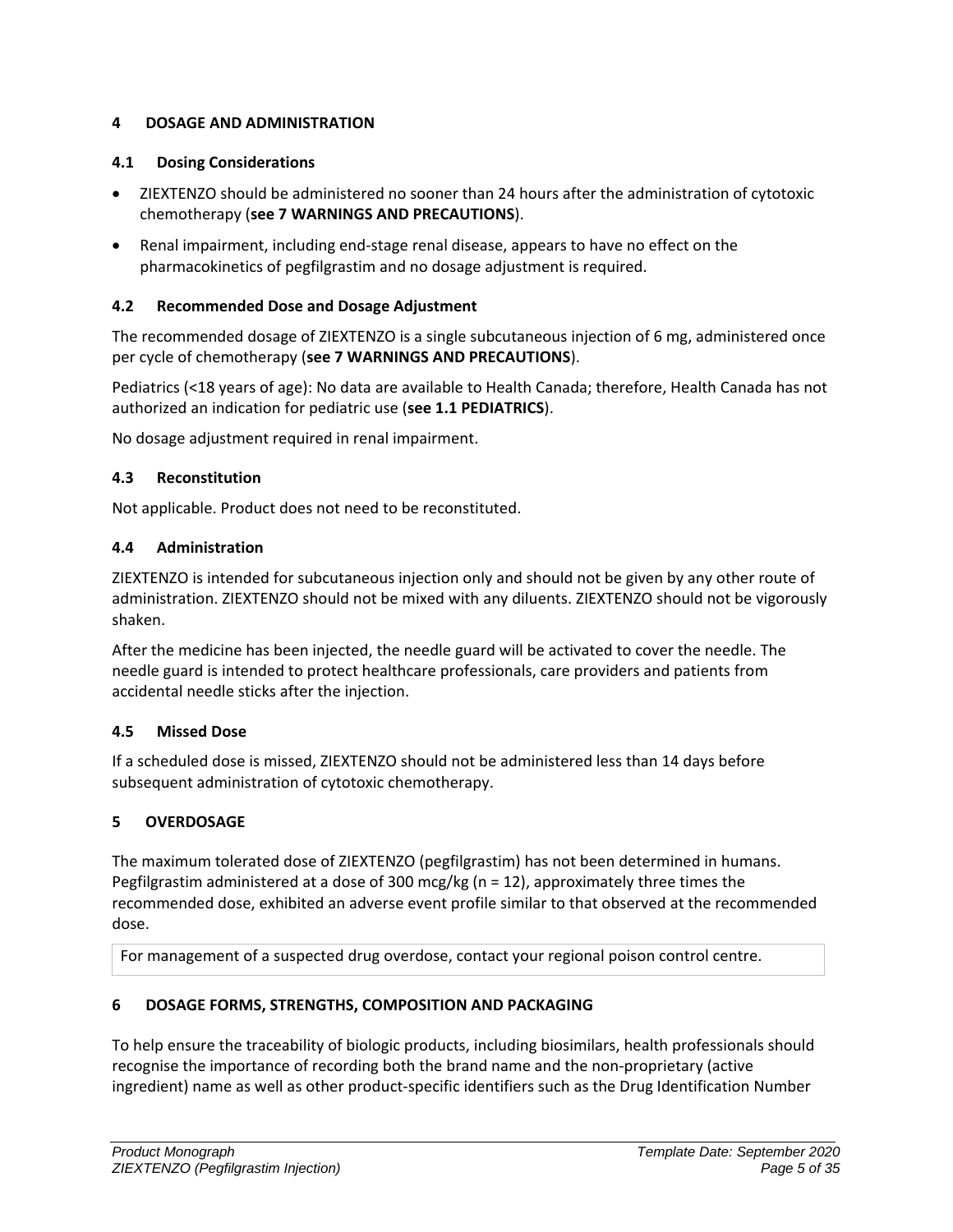(DIN) and the batch/lot number of the product supplied.

| Dosage Form /<br>Route of<br><b>Strength/Composition</b><br>Administration |                                                   | <b>Non-medicinal Ingredients</b>                                                         |  |
|----------------------------------------------------------------------------|---------------------------------------------------|------------------------------------------------------------------------------------------|--|
| Subcutaneous (SC)                                                          | Sterile solution for<br>injection/6 mg (10 mg/mL) | Acetic acid, polysorbate 20, sorbitol, sodium<br>hydroxide and water for injection, USP. |  |

# **Table – Dosage Forms, Strengths, Composition and Packaging**

ZIEXTENZO is supplied as a preservative-free solution (0.6 mL) containing 6 mg of pegfilgrastim (10 mg/mL) in a single-use pre-filled syringe with a 27 gauge, ½ inch needle, with a \*BD UltraSafe Passive™ Needle Guard to prevent accidental needle stick injury.

\*BD UltraSafe Passive™ is a trademark of Becton, Dickinson and Company.

ZIEXTENZO is supplied in a carton containing one blister packaged pre-filled syringe.

# **Description**

ZIEXTENZO (pegfilgrastim) is a biosimilar biologic drug that is a long-acting form of recombinant human granulocyte colony-stimulating factor (r-metHuG-CSF) or filgrastim. ZIEXTENZO is composed of filgrastim with a 20,000 dalton polyethylene glycol (PEG) molecule covalently bound to the N-terminal methionine residue. Filgrastim is a 175 amino acid protein with a molecular weight of 18,800 daltons; ZIEXTENZO has a total molecular weight of 39,000 daltons.

# <span id="page-5-0"></span>**7 WARNINGS AND PRECAUTIONS**

# Please see **3 SERIOUS WARNINGS AND PRECAUTIONS BOX**.

# **General**

ZIEXTENZO (pegfilgrastim) has not been evaluated for PBPC (peripheral blood progenitor cell) mobilization. Therefore, it should not be used in that setting.

**Splenic Rupture: Splenic rupture, including fatal cases, has been reported following the administration of pegfilgrastim and its parent compound, filgrastim. Patients receiving ZIEXTENZO who report left upper abdominal and/or shoulder tip pain should be evaluated for an enlarged spleen or splenic rupture.**

**Simultaneous Use with Chemotherapy and Radiation Therapy**: The safety and efficacy of ZIEXTENZO administered concurrently with cytotoxic chemotherapy have not been established. Because of the potential for an increase in sensitivity of rapidly dividing myeloid cells to cytotoxic chemotherapy, ZIEXTENZO should not be administered in the period between 14 days before and 24 hours after administration of cytotoxic chemotherapy (see **[4](#page-4-0) [DOSAGE AND ADMINISTRATION](#page-4-0)**).

The safety and efficacy of ZIEXTENZO have not been evaluated in patients receiving chemotherapy associated with delayed myelosuppression (eg, nitrosoureas), mitomycin C, or myelosuppressive doses of anti-metabolites such as 5-fluorouracil (5-FU). Concomitant use of ZIEXTENZO with 5-FU or other anti-metabolites has not been evaluated in humans, although it has been studied and shown to potentiate myelosuppression in animal models (see **16 NON-CLINICAL TOXICOLOGY**).

The safety and efficacy of ZIEXTENZO have not been evaluated in patients receiving radiation therapy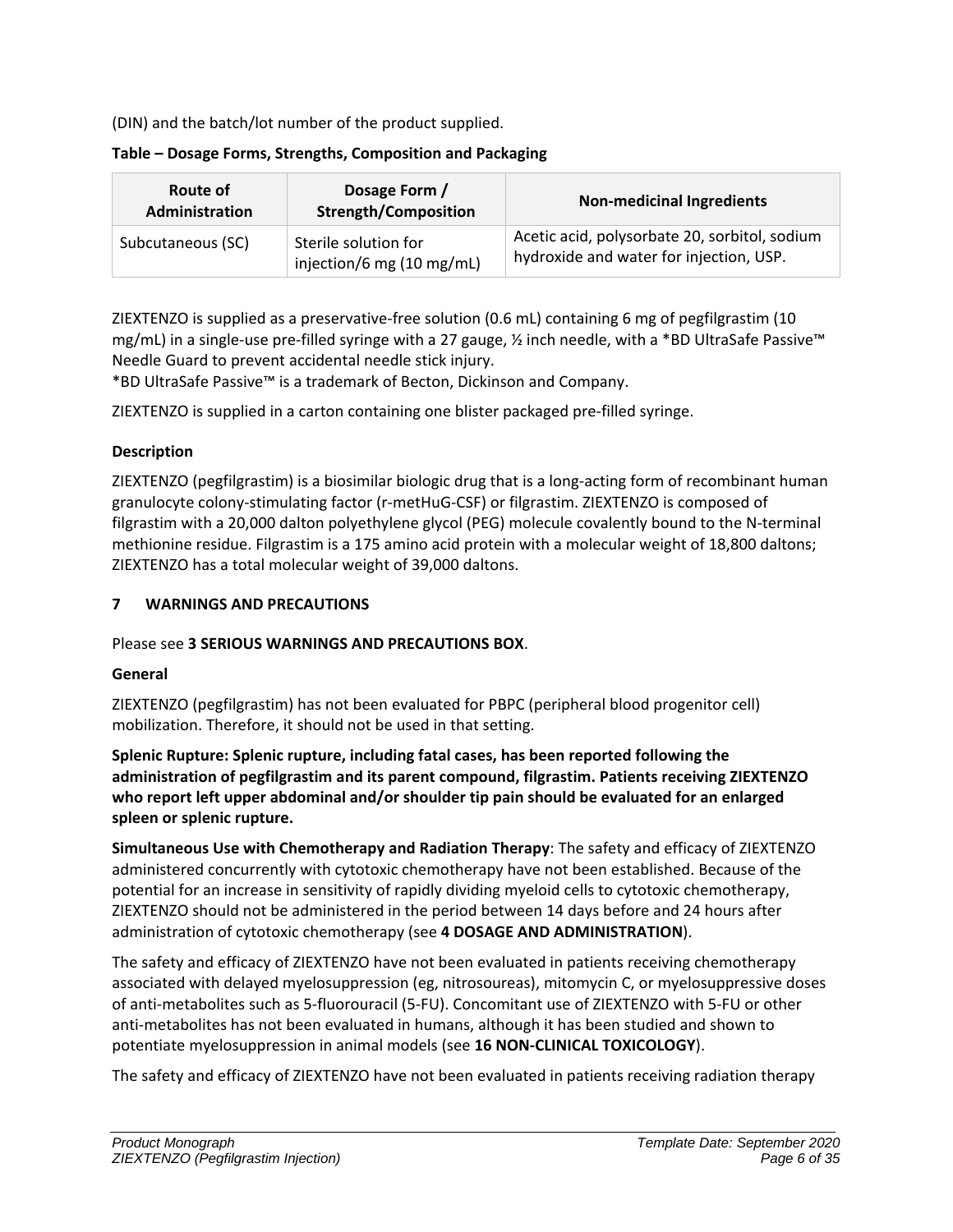except for patients with breast or lung cancer.

# **Carcinogenesis and Mutagenesis**

No carcinogenesis or mutagenesis studies were conducted with ZIEXTENZO.

**Potential Effect on Malignant Cells:** ZIEXTENZO (pegfilgrastim) and filgrastim are growth factors that primarily stimulate production of neutrophils and neutrophil precursors by binding to the G-CSF receptor. Overall, the possibility that ZIEXTENZO can act as a growth factor for any tumour type cannot be excluded. The use of pegfilgrastim in chronic myeloid leukemia (CML) and myelodysplastic syndrome (MDS) has not been studied.

**MDS and AML in Breast and Lung Cancer Patients:** In the post-marketing observational study setting, findings showed that pegfilgrastim is associated with an increased risk of MDS and AML in breast and lung cancer patients when used in conjunction with chemotherapy and/or radiotherapy. Monitor patients for signs and symptoms of MDS/AML in these settings.

# **Cardiovascular**

**Capillary Leak Syndrome**: Capillary leak syndrome (CLS) has been reported after the administration of pegfilgrastim or filgrastim. CLS can cause circulatory shock and may be fatal, and is characterized by hypotension, hypoalbuminemia, edema, and hemoconcentration. Episodes vary in frequency, severity and may be life-threatening if treatment is delayed. Patients who develop symptoms of capillary leak syndrome should be closely monitored and receive treatment, which may include a need for intensive care.

**Aortitis**: Aortitis has been reported in patients receiving pegfilgrastim and may present with generalized signs and symptoms such as fever and increased inflammatory markers. Consider aortitis in patients who develop these signs and symptoms without known etiology.

# **Hematologic**

**Sickle Cell Crises**: Severe sickle cell crises have been associated with the use of pegfilgrastim in patients with sickle cell trait or sickle cell disease. Severe sickle cell crises, in some cases resulting in death, have also been associated with filgrastim, the parent compound of pegfilgrastim. Only physicians qualified by specialized training or experience in the treatment of patients with sickle cell trait and sickle cell disease should prescribe ZIEXTENZO for such patients, and only after careful consideration of the potential risks and benefits.

Leukocytosis: In clinical studies with pegfilgrastim, white blood cell counts of 100 x 10<sup>9</sup>/L or greater have been reported in less than 1% of patients with cancer receiving myelosuppressive chemotherapy (n = 930), and were not associated with any reported adverse clinical effects (see **[7](#page-5-0) [WARNINGS AND](#page-5-0)  [PRECAUTIONS](#page-5-0) Monitoring and Laboratory Tests).** 

In studies of pegfilgrastim administration after chemotherapy, most reported side effects were consistent with those usually seen as a result of cytotoxic chemotherapy (see **[8](#page-8-5) [ADVERSE REACTIONS\)](#page-8-5).** Because of the potential for patients to receive full doses of chemotherapy on the prescribed schedule, patients may be at greater risk of thrombocytopenia, anemia, and non-hematologic consequences of increased chemotherapy doses (please refer to the prescribing information for specific chemotherapy agents). Regular monitoring of hematocrit value and platelet count is recommended. Furthermore, care should be exercised in the administration of ZIEXTENZO in conjunction with drugs known to lower platelet count.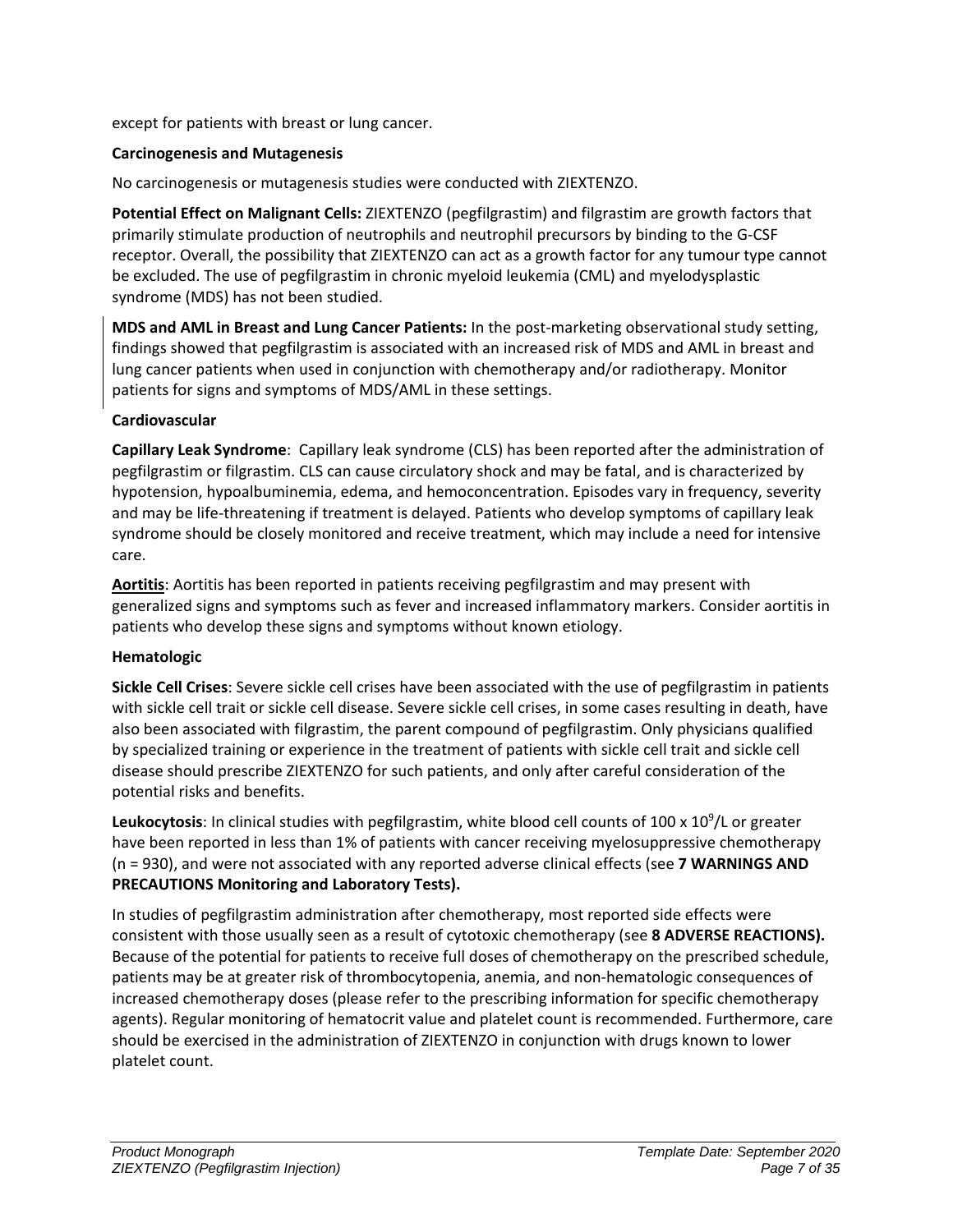**Thrombocytopenia**: Thrombocytopenia, including serious events, has been reported in patients receiving pegfilgrastim. Platelet counts should be monitored regularly as clinically indicated.

# **Immune**

**Hypersensitivity/Allergic Reactions**: Hypersensitivity including serious allergic reactions and anaphylactic reactions, skin rash, urticaria and erythema/flushing occurring on initial or subsequent treatment have been reported both with pegfilgrastim and filgrastim. In some cases, symptoms have recurred with rechallenge, suggesting a causal relationship. In rare cases, allergic reactions, including anaphylactic reactions, recurred within days after initial anti-allergic treatment was discontinued. If a serious allergic reaction or an anaphylactic reaction occurs, appropriate therapy should be administered and further use of ZIEXTENZO should be discontinued. Antibodies to filgrastim or pegfilgrastim have been reported, although no neutralizing antibodies have been reported (see **[8](#page-8-5) [ADVERSE REACTIONS](#page-8-5) Immunogenicity**). Do not administer filgrastim to patients with a history of hypersensitivity to filgrastim or pegfilgrastim.

**Cutaneous Vasculitis**: Uncommon (≥1/1,000 to <1/100) events of cutaneous vasculitis have been reported in patients treated with pegfilgrastim. The mechanism of vasculitis in patients receiving ZIEXTENZO is unknown.

# **Monitoring and Laboratory Tests**

To assess a patient's hematologic status and ability to tolerate myelosuppressive chemotherapy, a complete blood count (CBC) and platelet count should be obtained before chemotherapy is administered. Pegfilgrastim produced ANC (absolute neutrophil count) profiles similar to daily filgrastim, including earlier ANC nadir, shorter duration of severe neutropenia, and accelerated ANC recovery, compared with ANC profiles observed without growth factor support. Regular monitoring of hematocrit value, white blood cell count and platelet count, as clinically indicated, is recommended.

# **Renal**

**Glomerulonephritis**: Glomerulonephritis has been reported in patients receiving filgrastim and pegfilgrastim. Generally, events of glomerulonephritis resolved after dose reduction or withdrawal of filgrastim and pegfilgrastim. Urinalysis monitoring is recommended.

# **Reproductive Health: Female and Male Potential**

No studies evaluating sexual function or reproduction in humans were conducted with ZIEXTENZO.

# **Respiratory**

Acute respiratory distress syndrome (ARDS) has been reported following administration of pegfilgrastim, and is postulated to be secondary to an influx of neutrophils to sites of inflammation in the lungs. Neutropenic patients receiving ZIEXTENZO who develop fever, lung infiltrates, or respiratory distress should be evaluated for the possibility of ARDS. In the event that ARDS occurs, ZIEXTENZO should be discontinued and/or withheld until resolution of ARDS and patients should receive appropriate medical management for this condition.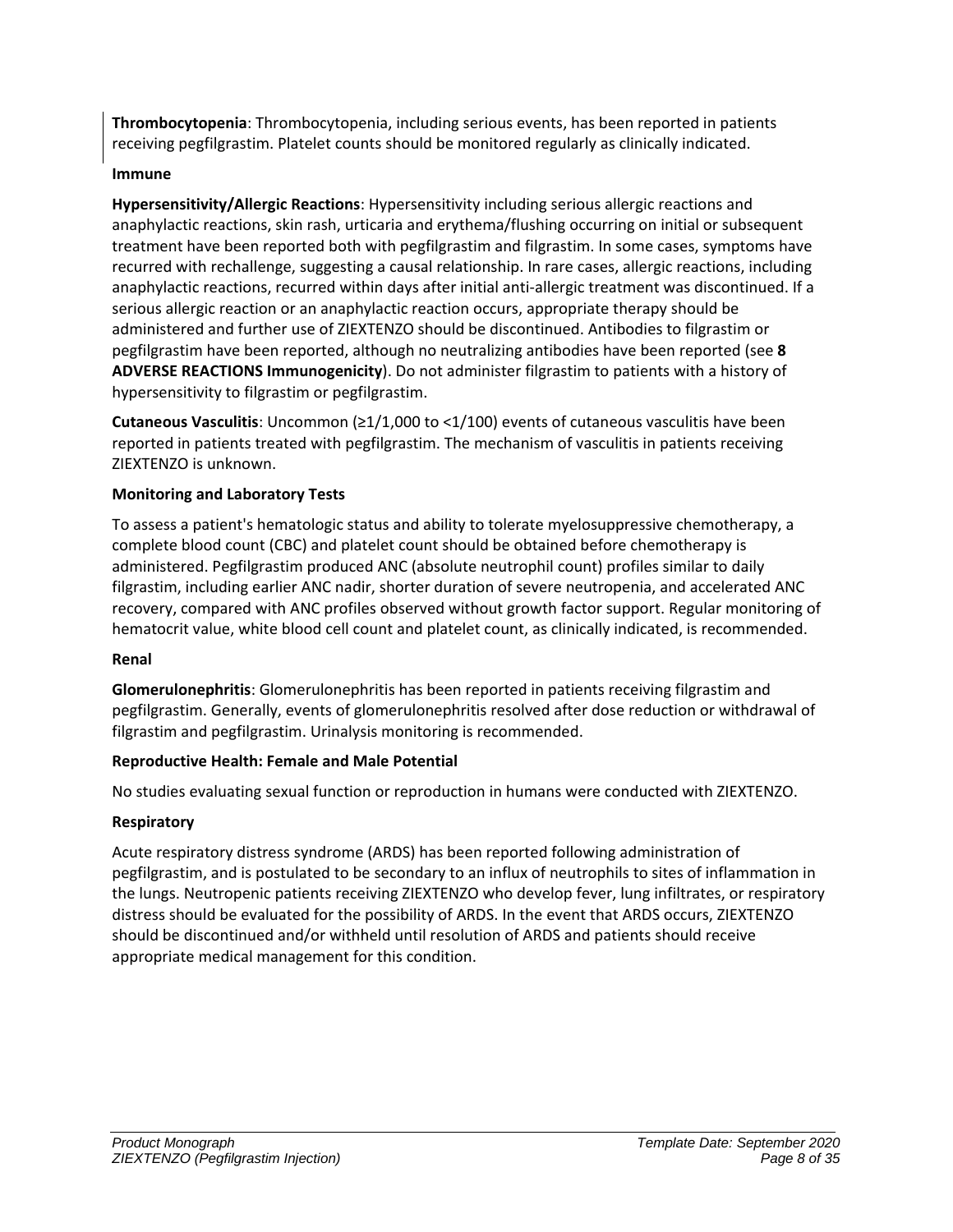# <span id="page-8-0"></span>**7.1 Special Populations**

# <span id="page-8-1"></span>**7.1.1 Pregnant Women**

There were no pregnant women exposed to pegfilgrastim in clinical trials. ZIEXTENZO should be used during pregnancy only if the potential benefit outweighs the risk to the fetus (see **16 NON-CLINICAL TOXICOLOGY).**

# <span id="page-8-2"></span>**7.1.2 Breast-feeding**

It is unknown if ZIEXTENZO (pegfilgrastim) is excreted in human milk. Precaution should be exercised because many drugs can be excreted in human milk. Where an assessment of the risk to benefit ratio suggests the use of this product in nursing mothers, feeding formula should be substituted for breast feeding.

# <span id="page-8-3"></span>**7.1.3 Pediatrics**

**Pediatrics (< 18 years of age)**: No data are available to Health Canada; therefore, Health Canada has not authorized an indication for pediatric use.

# <span id="page-8-4"></span>**7.1.4 Geriatrics**

**Geriatrics (> 65 years of age):** Of the total number of subjects with cancer who received pegfilgrastim in clinical studies (n = 930), 139 subjects (15%) were 65 years or older and 18 subjects (2%) were 75 years or older. No overall differences in safety or effectiveness were observed between these patients and younger patients, and other reported clinical experience has not identified differences in responses between the elderly and younger patients; however, due to the small number of elderly subjects, small but clinically relevant differences cannot be excluded.

# <span id="page-8-5"></span>**8 ADVERSE REACTIONS**

The adverse drug reaction profiles reported in clinical studies that compared ZIEXTENZO to the reference biologic drug were comparable. The description of adverse reactions in this section is based on clinical experience with the reference biologic drug.

# <span id="page-8-6"></span>**8.1 Adverse Reaction Overview**

The most frequently reported study drug-related adverse event was bone pain, for which the incidence in patients treated with pegfilgrastim was similar to that in patients treated with filgrastim. Bone pain was generally reported as mild-to-moderate and could be controlled in most patients with non-narcotic analgesia.

# See **[7](#page-5-0) [WARNINGS AND PRECAUTIONS](#page-5-0)** regarding **Splenic Rupture**, **ARDS**, **Hypersensitivity/Allergic Reactions**, and **Sickle Cell Crises**.

# <span id="page-8-7"></span>**8.2 Clinical Trial Adverse Reactions**

Clinical trials are conducted under very specific conditions. The adverse reaction rates observed in the clinical trials; therefore, may not reflect the rates observed in practice and should not be compared to the rates in the clinical trials of another drug. Adverse reaction information from clinical trials may be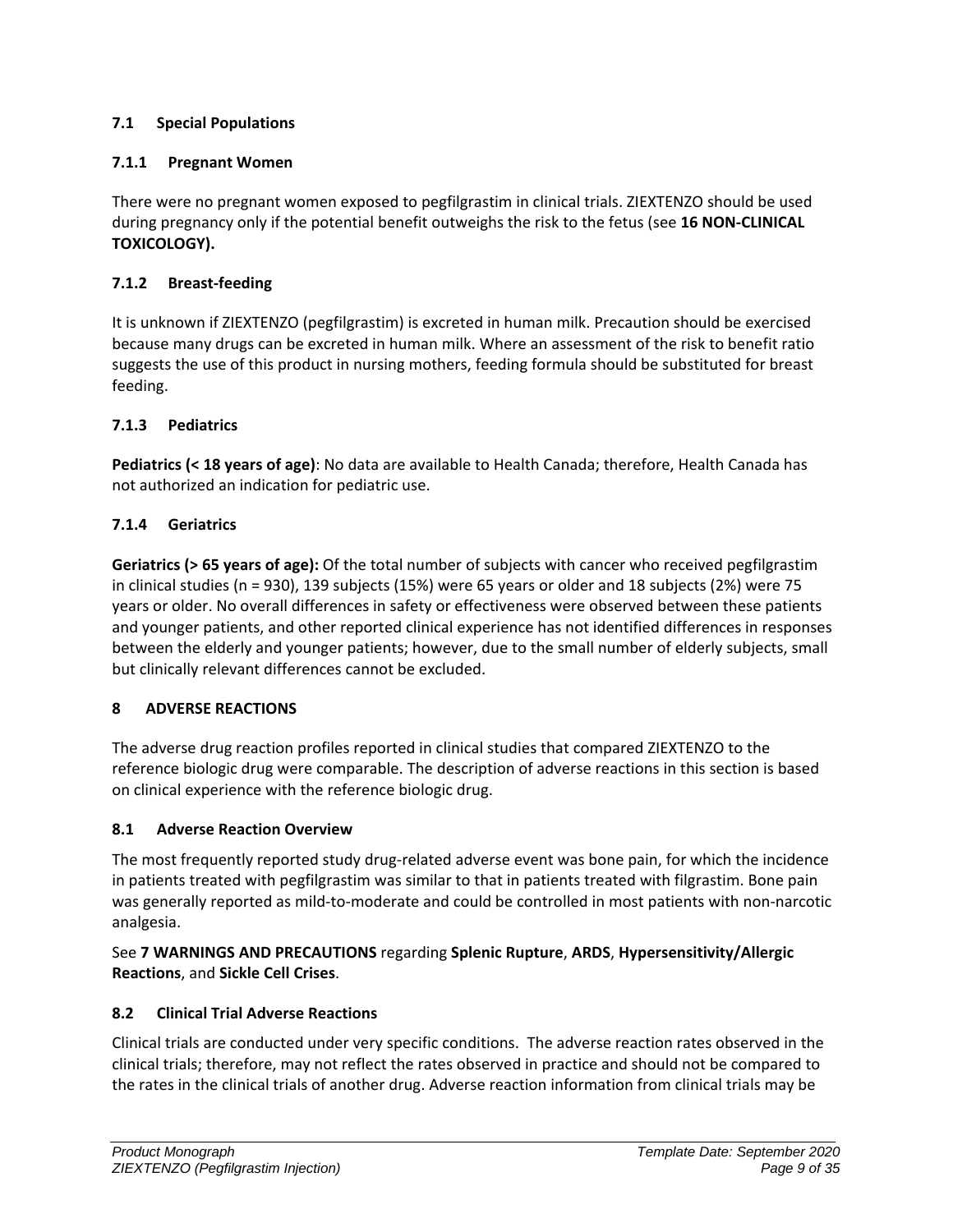useful in identifying and approximating rates of adverse drug reactions in real-world use.

Safety data are based on 7 randomized clinical trials involving 932 patients with lymphoma and solid tumours (breast and thoracic) who received pegfilgrastim after non-myeloablative cytotoxic chemotherapy. Common adverse events occurred at similar rates between the treatment arms in both the filgrastim-controlled trials (pegfilgrastim,  $n = 465$ ; filgrastim,  $n = 331$ ) and the placebo-controlled trial (pegfilgrastim,  $n = 467$ ; placebo,  $n = 461$ ). Most adverse experiences were attributed by the investigator as the sequelae of the underlying malignancy or cytotoxic chemotherapy. In the filgrastimcontrolled trials, these adverse experiences occurred at rates between 15% and 72% and included: nausea, fatigue, alopecia, diarrhea, vomiting, constipation, fever, anorexia, skeletal pain, headache, taste perversion, dyspepsia, myalgia, insomnia, abdominal pain, arthralgia, generalized weakness, peripheral edema, dizziness, granulocytopenia, stomatitis, mucositis and neutropenic fever. A summary of the most frequently reported adverse reactions in these randomized clinical trials can be found in Table 2 and 3.

In clinical trials comparing pegfilgrastim to filgrastim, medullary bone pain was reported in 26% of pegfilgrastim-treated patients, which was comparable to the incidence in filgrastim-treated patients. In the study comparing pegfilgrastim to placebo, the incidence of bone pain was 23% vs. 16%, respectively. This bone pain was generally reported to be of mild-to-moderate severity. Approximately 17% (for all bone pain type AEs; 10% for specifically "bone pain") of all subjects utilized non-narcotic analgesics and less than 6% utilized narcotic analgesics in association with bone pain. No patient withdrew from study due to bone pain.

Across all studies, no life-threatening or fatal adverse events were attributed to pegfilgrastim. There was only one serious adverse event (dyspnea) reported as possibly related to pegfilgrastim in a single patient. No events of pleuritis, pericarditis, or other major systemic reactions to pegfilgrastim were reported.

No clinically significant changes in vital signs were observed. No evidence of interaction of pegfilgrastim with other drugs was observed in the course of clinical trials (see **[7](#page-5-0) [WARNINGS AND PRECAUTIONS](#page-5-0)**).

| <b>Body System and Preferred Term</b> | Pegfilgrastim<br>$n = 465$<br>(%) | <b>Filgrastim</b><br>$n = 331$<br>$(\%)$ |
|---------------------------------------|-----------------------------------|------------------------------------------|
| <b>Application Site</b>               |                                   |                                          |
| <b>Injection Site Pain</b>            | 16 (3%)                           | 9(3%)                                    |
| Body as a whole                       |                                   |                                          |
| Pain                                  | 8(2%)                             | 4(1%)                                    |
| Chest Pain (Non-Cardiac)              | 4(1%)                             | 3(1%)                                    |
| Edema Periorbital                     | 3(1%)                             | $0(0\%)$                                 |
| Fever                                 | 3(1%)                             | 4(1%)                                    |
| <b>CNS/PNS</b>                        |                                   |                                          |

# **Table 1 Most Frequently\* Reported Adverse Reactions in Randomized Clinical Trials with Filgrastim as Comparator**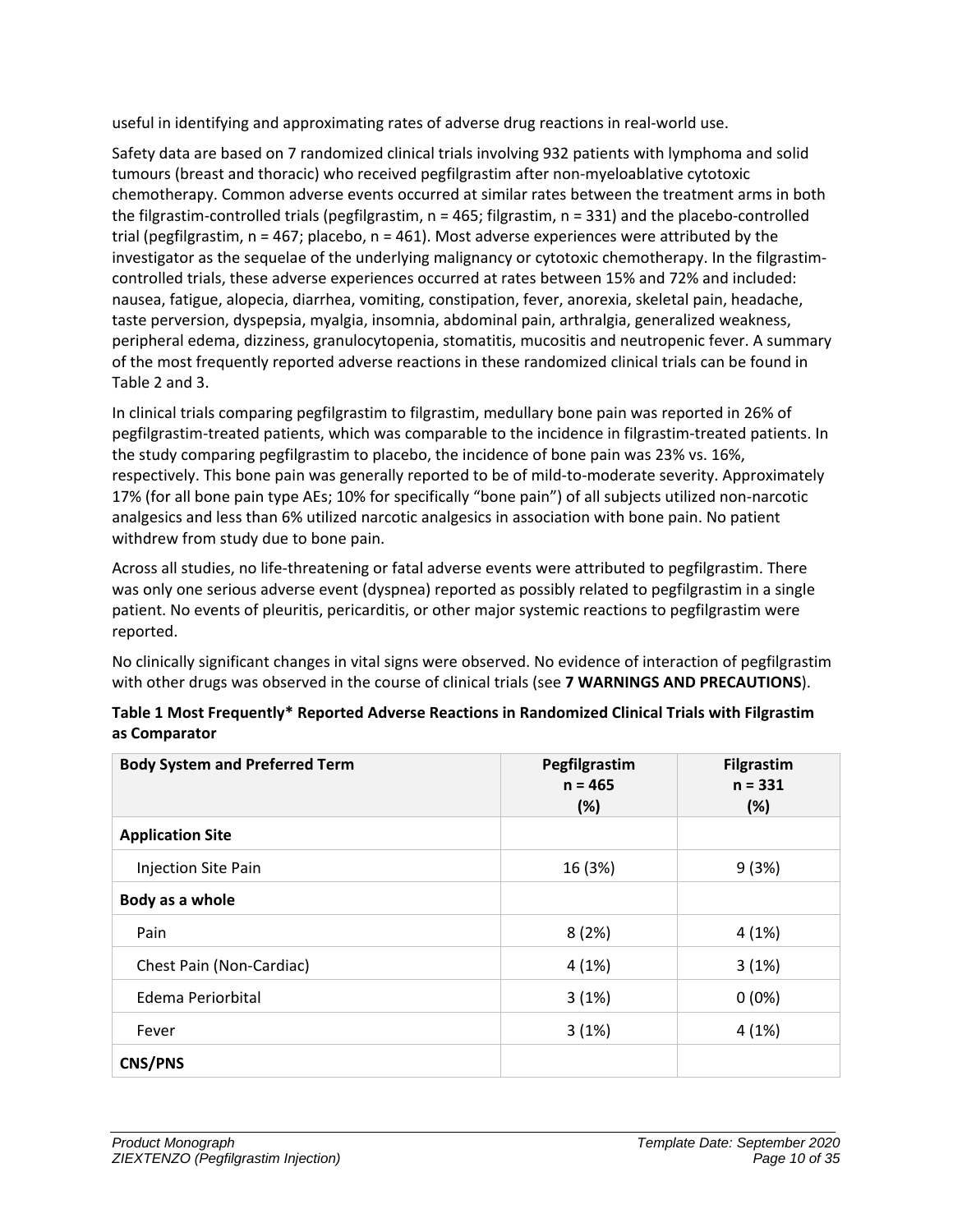| <b>Body System and Preferred Term</b> | Pegfilgrastim<br>$n = 465$<br>(%) | <b>Filgrastim</b><br>$n = 331$<br>(%) |
|---------------------------------------|-----------------------------------|---------------------------------------|
| Headache                              | 20 (4%)                           | 12 (4%)                               |
| <b>Musculoskeletal</b>                |                                   |                                       |
| Skeletal Pain                         | 96 (21%)                          | 89 (27%)                              |
| Myalgia                               | 32 (7%)                           | 25 (8%)                               |
| Arthralgia                            | 27 (6%)                           | 19 (6%)                               |
| <b>Back Pain</b>                      | 19 (4%)                           | 26 (8%)                               |
| Limb Pain                             | 12 (3%)                           | 7(2%)                                 |
| Musculoskeletal Pain                  | 5(1%)                             | 4(1%)                                 |
| Neck Pain                             | 4(1%)                             | 3(1%)                                 |

\* Most frequently reported events were considered to be those events reported in ≥ 1% of the patients in the pegfilgrastim group.

# **Table 2 Most Frequently\* Reported Adverse Reactions in Randomized Clinical Trials with Placebo Control**

| <b>Body System and Preferred Term</b>                                 | Pegfilgrastim<br>$n = 467$<br>(%) | Placebo<br>$n = 461$<br>(%) |
|-----------------------------------------------------------------------|-----------------------------------|-----------------------------|
| <b>Blood and Lymphatic System Disorders</b>                           |                                   |                             |
| Leukocytosis                                                          | 5(1%)                             | 1(0%)                       |
| <b>Gastrointestinal Disorders</b>                                     |                                   |                             |
| Diarrhea                                                              | 9(2%)                             | 10 (2%)                     |
| <b>General Disorders and Administration Site</b><br><b>Conditions</b> |                                   |                             |
| Pyrexia                                                               | 8(2%)                             | 9(2%)                       |
| Fatigue                                                               | 3(1%)                             | 5(1%)                       |
| <b>Infections and Infestations</b>                                    |                                   |                             |
| Influenza                                                             | 6(1%)                             | 5(1%)                       |
| <b>Musculoskeletal and Connective Tissue Disorders</b>                |                                   |                             |
| <b>Bone Pain</b>                                                      | 62 (13%)                          | 41 (9%)                     |
| Myalgia                                                               | 26 (6%)                           | 23 (5%)                     |
| Arthralgia                                                            | 32 (7%)                           | 19 (4%)                     |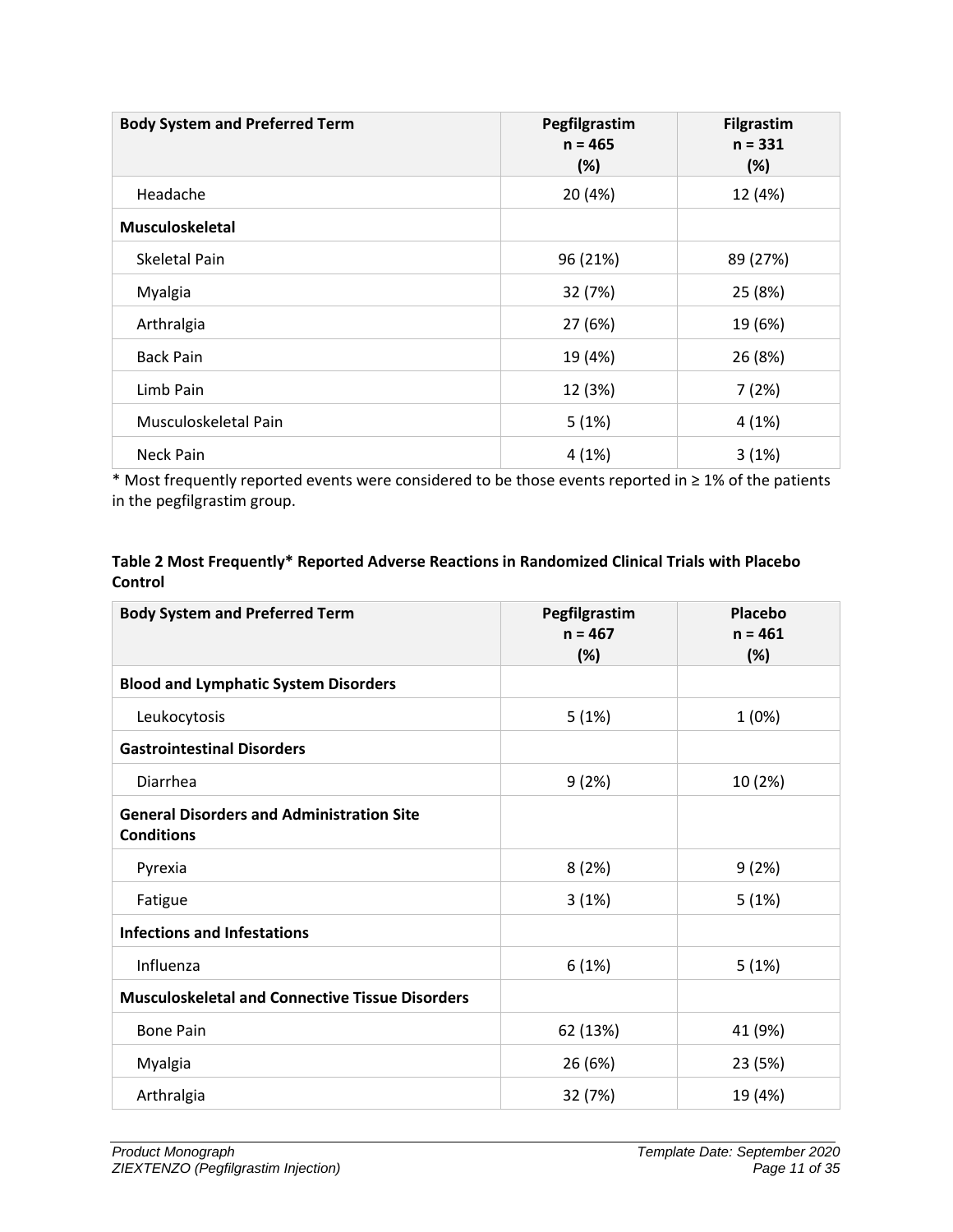| <b>Body System and Preferred Term</b>         | Pegfilgrastim<br>$n = 467$<br>(%) | <b>Placebo</b><br>$n = 461$<br>(%) |
|-----------------------------------------------|-----------------------------------|------------------------------------|
| Polymyalgia                                   | 8(2%)                             | 7(2%)                              |
| Musculoskeletal Pain                          | 14 (3%)                           | 5(1%)                              |
| Pain in Limb                                  | 11 (2%)                           | 5(1%)                              |
| <b>Back Pain</b>                              | 8(2%)                             | 4(1%)                              |
| Polyarthralgia                                | 5(1%)                             | $0(0\%)$                           |
| <b>Nervous System Disorders</b>               |                                   |                                    |
| Headache                                      | 6(1%)                             | 2(0%)                              |
| <b>Skin and Subcutaneous Tissue Disorders</b> |                                   |                                    |
| Alopecia                                      | 8(2%)                             | 9(2%)                              |

\* Most frequently reported events were considered to be those events reported in ≥ 1% of the patients in the pegfilgrastim group.

# <span id="page-11-0"></span>**8.2.1 Clinical Trial Adverse Reactions: Pediatrics**

No data are available to Health Canada; therefore, Health Canada has not authorized an indication for pediatric use.

# <span id="page-11-1"></span>**8.3 Less Common Clinical Trial Adverse Reactions**

The following adverse drug reactions were reported at an incidence of < 1% in controlled clinical studies (occurring in more than 1 patient, with higher frequency than filgrastim): **General Disorders and Administration Site Conditions**: injection site bruising; **Infections and Infestations**: rhinitis;

**Nervous System Disorders**: hypertonia;

**Skin and Subcutaneous Tissue Disorders**: periorbital edema.

The following adverse drug reactions were reported at an incidence of < 1% in controlled clinical studies (occurring in more than 1 patient, with higher frequency than placebo): **General Disorders and Administration Site Conditions**: chest pain, pain.

# <span id="page-11-2"></span>**8.4 Abnormal Laboratory Findings: Hematologic, Clinical Chemistry and Other Quantitative Data**

Spontaneously reversible elevations in lactate dehydrogenase (LDH), alkaline phosphatase, and uric acid of mild-to-moderate severity were observed. Most changes have been attributed to post-cytokine bone marrow expansion as well as to chemotherapy and metastatic disease. The incidences of these changes, presented for pegfilgrastim versus filgrastim and placebo, were: LDH (18% versus 29% and 18%), alkaline phosphatase (11% versus 16% and 12%), and uric acid [10% versus 9% and 13% (1% of uric acid reported cases for filgrastim and pegfilgrastim treatment groups were classified as severe)].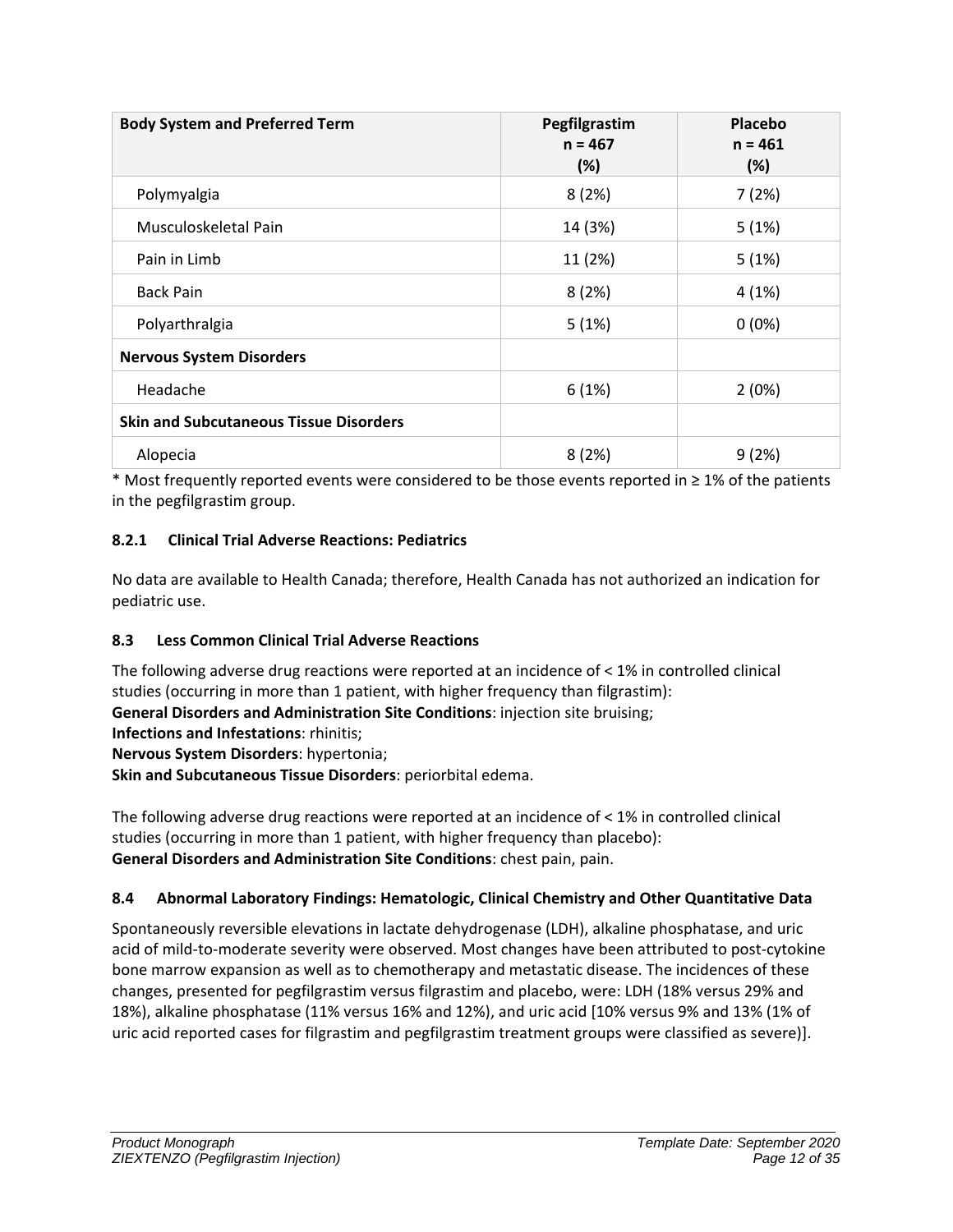In clinical studies with pegfilgrastim, white blood cell counts of 100 x  $10^9$ /L or greater have been reported in less than 1% of patients with cancer receiving myelosuppressive chemotherapy (n = 930), and were not associated with any reported adverse clinical effects.

# **Immunogenicity**

As with all therapeutic proteins, there is a potential for immunogenicity. The incidence of antibody development in patients receiving pegfilgrastim has not been adequately determined. While available data suggest that a small proportion of patients developed binding antibodies to filgrastim or pegfilgrastim, the nature and specificity of these antibodies has not been adequately studied. No neutralizing antibodies have been detected using a cell-based bioassay in 46 (9%, n = 534) patients who apparently developed binding antibodies. The detection of antibody formation is highly dependent on the sensitivity and specificity of the assay, and the observed incidence of antibody positivity in an assay may be influenced by several factors including sample handling, concomitant medications, and underlying disease. Therefore, comparison of the incidence of antibodies to pegfilgrastim with the incidence of antibodies to other products may be misleading.

Cytopenias resulting from an antibody response to exogenous growth factors have been reported on rare occasions in patients treated with other recombinant growth factors. There is a theoretical possibility that an antibody directed against pegfilgrastim may cross-react with endogenous G-CSF, resulting in immune-mediated neutropenia, but this has not been observed in clinical studies.

For detailed immunogenicity information for ZIEXTENZO, see **[14](#page-15-2) [COMPARATIVE CLINICAL](#page-15-2) TRIALS, Immunogenicity**.

# <span id="page-12-0"></span>**8.5 Post-Market Adverse Reactions**

In addition to the events listed above, reports of adverse reactions have been identified post-market in patients receiving pegfilgrastim, including:

- Splenomegaly (enlarged spleen) and Splenic rupture (see **[7](#page-5-0) [WARNINGS AND PRECAUTIONS](#page-5-0) General, Splenic Rupture**)
- Acute respiratory distress syndrome (ARDS) (see **[7](#page-5-0) [WARNINGS AND PRECAUTIONS](#page-5-0) Respiratory**)
- Allergic reactions (see **[7](#page-5-0) [WARNINGS AND PRECAUTIONS](#page-5-0) Immune Hypersensitivity/Allergic Reactions**)
- Sickle cell crisis (see **[7](#page-5-0) [WARNINGS AND PRECAUTIONS](#page-5-0) Hematologic**)
- Myelodysplastic Syndrome (MDS) and Acute Myeloid Leukaemia (AML) in Breast and Lung Cancer Patients (see **[7](#page-5-0) [WARNINGS AND PRECAUTIONS](#page-5-0) Carcinogenesis and Mutagenesis**)
- Injection site reactions (pain, induration, and local erythema)
- Generalized erythema and flushing
- Sweet's syndrome (acute febrile neutrophilic dermatosis)
- Cutaneous Vasculitis (see **[7](#page-5-0) [WARNINGS AND PRECAUTIONS](#page-5-0) Immune**)
- Capillary Leak Syndrome (see **[7](#page-5-0) [WARNINGS AND PRECAUTIONS](#page-5-0) Cardiovascular**)
- Glomerulonephritis (see **[7](#page-5-0) [WARNINGS AND PRECAUTIONS](#page-5-0) Renal**)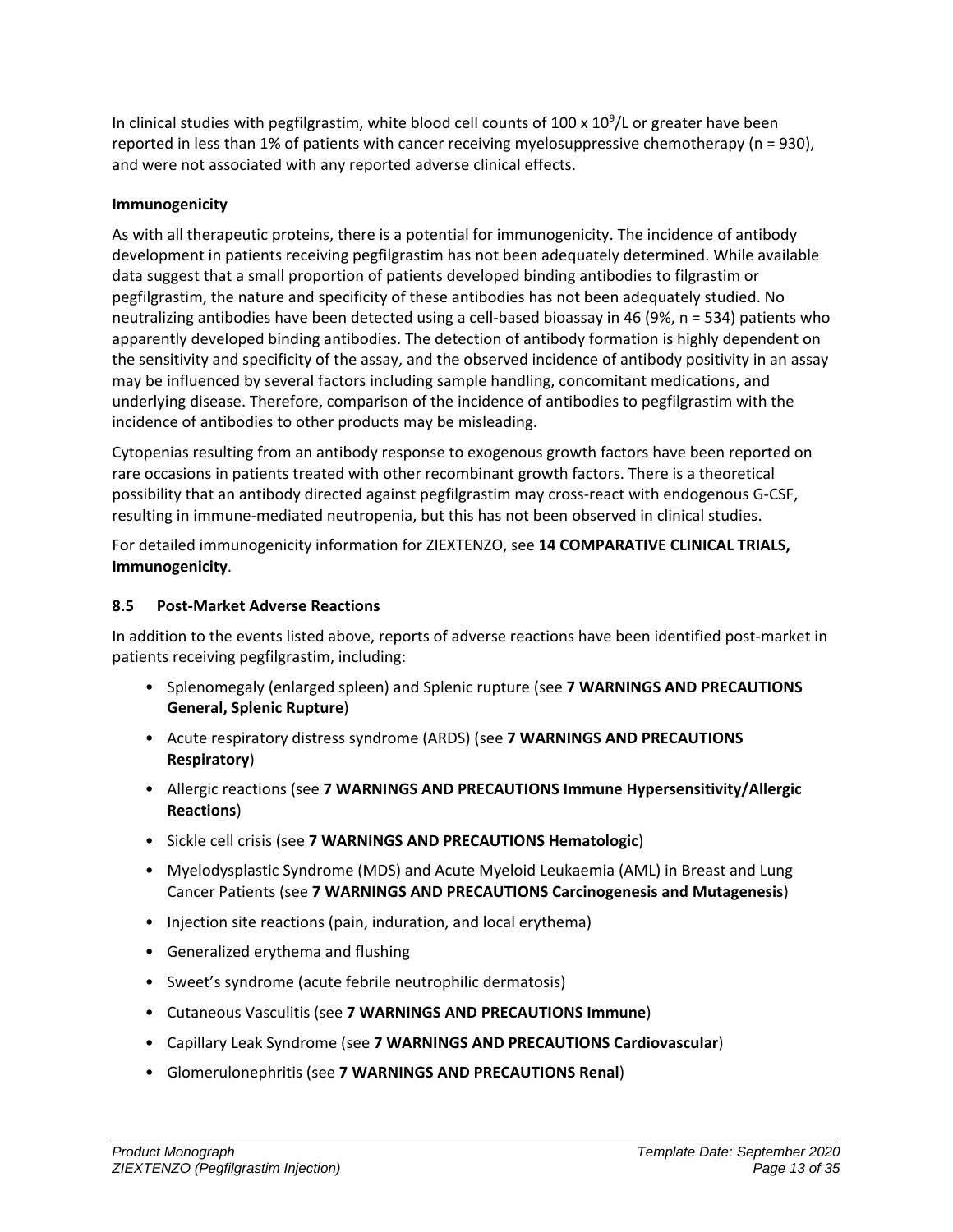# • Aortitis (see **[7](#page-5-0) [WARNINGS AND PRECAUTIONS](#page-5-0) Cardiovascular**)

# <span id="page-13-0"></span>**9 DRUG INTERACTIONS**

# <span id="page-13-1"></span>**9.2 Drug Interactions Overview**

Drug interactions between pegfilgrastim and other drugs have not been studied. Drugs such as lithium that may potentiate the release of neutrophils should be used with caution; such patients should have more frequent monitoring of their neutrophil counts.

# <span id="page-13-2"></span>**9.3 Drug-Behavioural Interactions**

Drug-behavioural interactions have not been established

# <span id="page-13-3"></span>**9.4 Drug-Drug Interactions**

Interactions with other drugs have not been established.

# <span id="page-13-4"></span>**9.5 Drug-Food Interactions**

Interactions with food have not been established.

# <span id="page-13-5"></span>**9.6 Drug-Herb Interactions**

Interactions with herbal products have not been established.

# <span id="page-13-6"></span>**9.7 Drug-Laboratory Test Interactions**

Increased hematopoietic activity of the bone marrow in response to growth factor therapy has been associated with transient positive bone-imaging changes. This should be considered when interpreting bone-imaging results.

# <span id="page-13-7"></span>**10 CLINICAL PHARMACOLOGY**

# <span id="page-13-8"></span>**10.1 Mechanism of Action**

Both pegfilgrastim and filgrastim are colony-stimulating factors that act on hematopoietic cells by binding to specific cell surface receptors thereby stimulating proliferation, differentiation, commitment, and end cell functional activation. Studies on cellular proliferation, receptor binding, and neutrophil function demonstrate that filgrastim and pegfilgrastim have the same mechanism of action. Pegfilgrastim has reduced renal clearance and prolonged persistence in vivo as compared to filgrastim.

# <span id="page-13-9"></span>**10.2 Pharmacodynamics**

See information in 10.3 below.

# <span id="page-13-10"></span>**10.3 Pharmacokinetics**

The pharmacokinetics and pharmacodynamics of pegfilgrastim were studied in patients with cancer. The pharmacokinetics of pegfilgrastim were nonlinear in cancer patients and clearance decreased with increases in dose. Neutrophil-mediated clearance is an important component of the clearance of pegfilgrastim, and serum clearance is related to the number of neutrophils (neutrophil-mediated, selfregulating clearance). Consistent with a self-regulating clearance mechanism, the serum concentration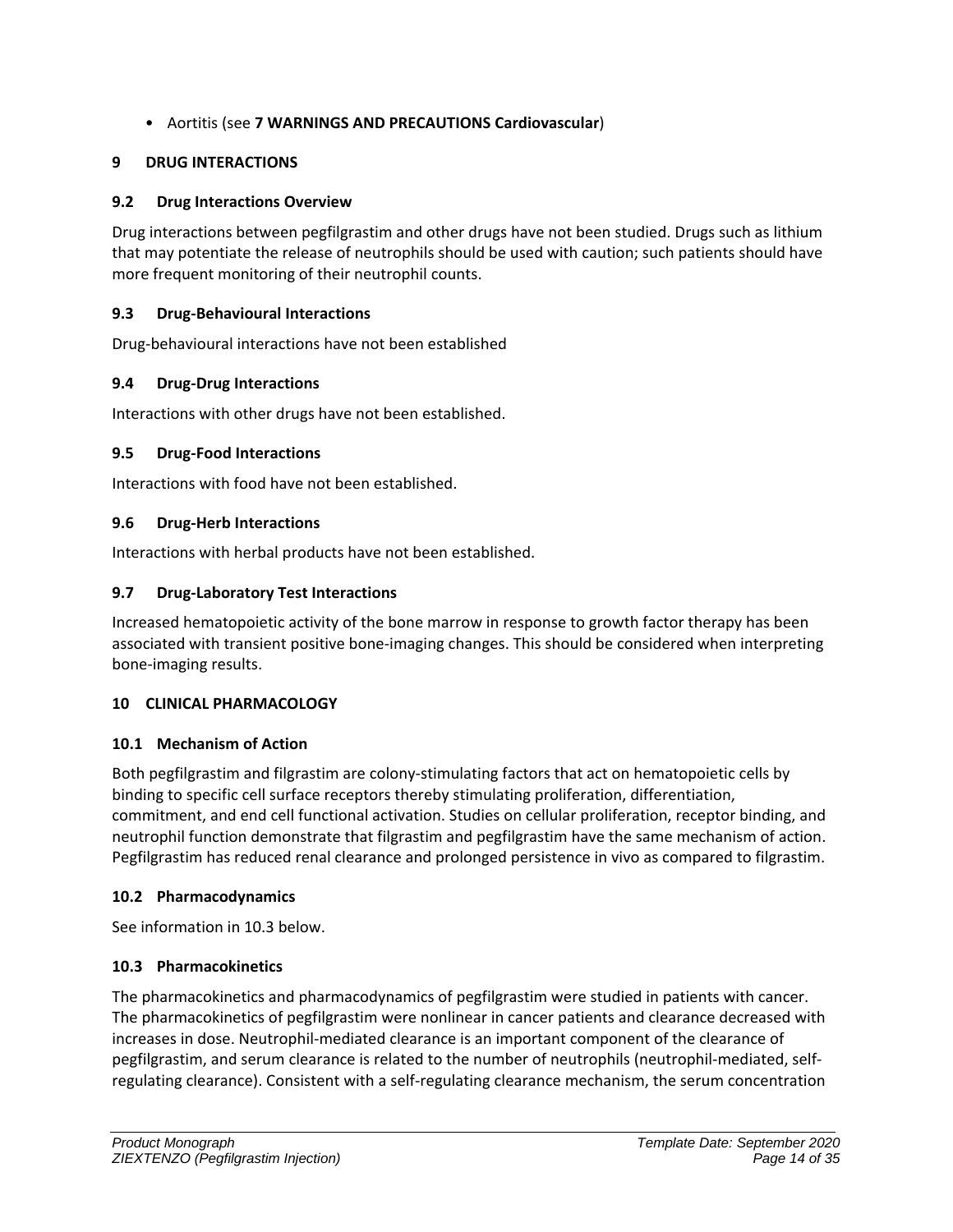of pegfilgrastim declined rapidly at the onset of neutrophil recovery that followed myelosuppressive chemotherapy. In addition to numbers of neutrophils, body weight appeared to be a factor. Patients with higher body weights experienced higher systemic exposure to pegfilgrastim after receiving a dose normalized for body weight. A large variability in the pharmacokinetics of pegfilgrastim was observed in cancer patients. The half-life of pegfilgrastim ranged from 25 to 49 hours after SC injection.

**Table 3 - Summary of pegfilgrastim Pharmacokinetic Parameters in Cancer Patients after SC administration**

|                  | ⊾max           | $t_{\frac{1}{2}}(h)$ | $AUC_{0-\infty}$               | СL                    |
|------------------|----------------|----------------------|--------------------------------|-----------------------|
| Single dose mean | 78.3-175 ng/mL | 25-49 hr             | 5640-15000<br>$ng \cdot hr/mL$ | 6.68-17.7<br>mL/hr/kg |

\* Doses of 100 mcg/kg and 6 mg

# **Special Populations and Conditions**

No gender-related differences were observed in the pharmacokinetics of pegfilgrastim, and no differences were observed in the pharmacokinetics of geriatric patients with cancer ( $\geq 65$  years of age) compared to younger patients (< 65 years of age) (see **7 WARNINGS AND PRECAUTIONS, Special Populations, Geriatrics**). Renal impairment, including end-stage renal disease, appears to have no effects on the pharmacokinetics of pegfilgrastim. The pharmacokinetic profile in pediatric populations or in patients with hepatic insufficiency has not been assessed. The effect of race on pharmacokinetics has not been adequately assessed.

**Pediatrics (<18 years of age):** No data are available to Health Canada; therefore, Health Canada has not authorized an indication for pediatric use.

# <span id="page-14-0"></span>**11 STORAGE, STABILITY AND DISPOSAL**

ZIEXTENZO (pegfilgrastim) should be stored refrigerated at 2°C to 8°C in the original pack to protect from light. Do not shake. Do not freeze. ZIEXTENZO may be allowed to reach room temperature (not above 35°C) for a maximum single period of up to 120 hours. ZIEXTENZO left at room temperature for more than 120 hours should be discarded.

Avoid freezing; if accidentally frozen, thaw in the refrigerator before administration. Discard ZIEXTENZO if frozen more than once.

ZIEXTENZO should be inspected visually for particulate matter and discolouration prior to administration.

ZIEXTENZO should not be administered if discolouration or particulates are observed.

# <span id="page-14-1"></span>**12 SPECIAL HANDLING INSTRUCTIONS**

ZIEXTENZO should not be vigorously shaken. Freezing should be avoided. Store in the carton provided to protect from light.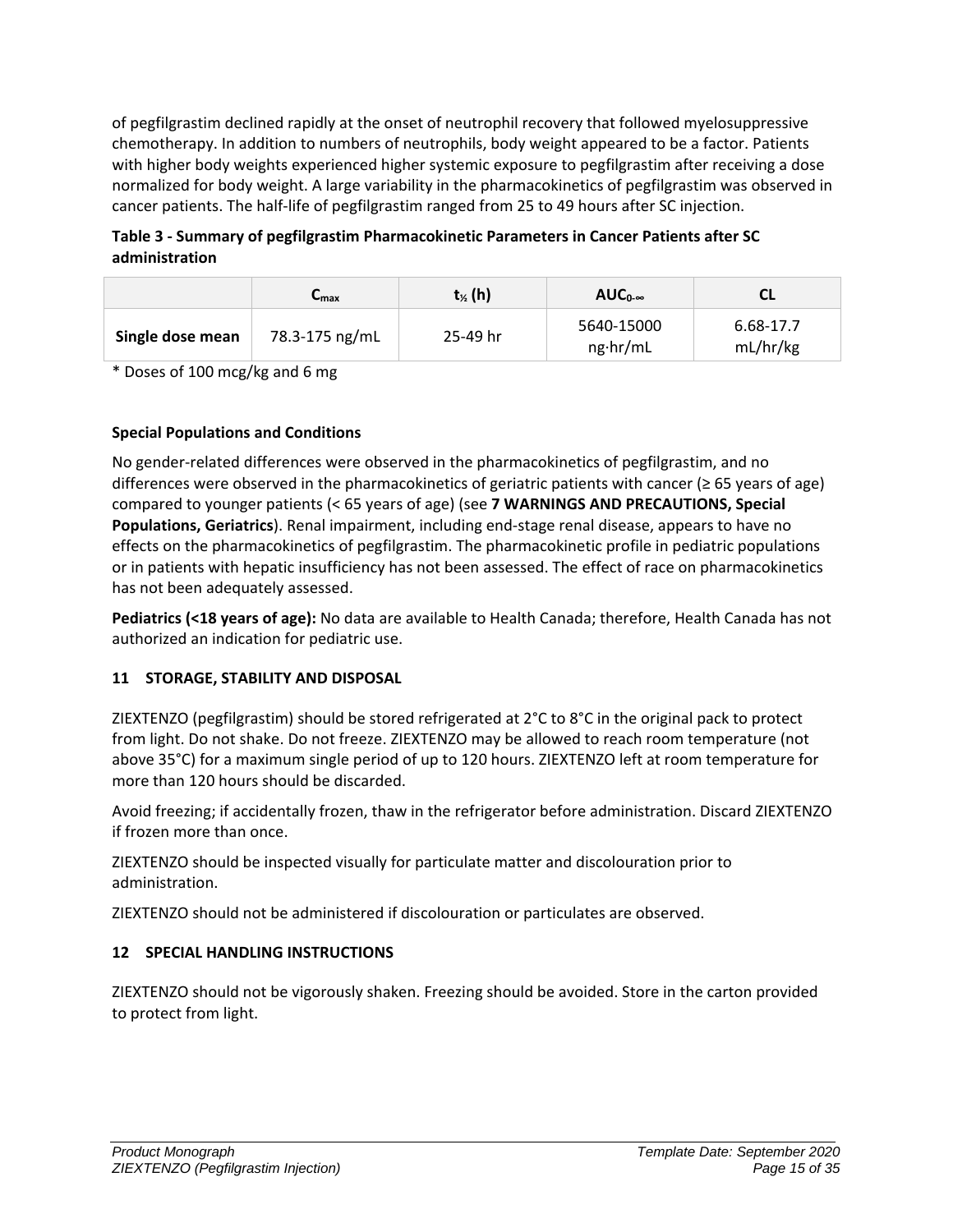#### **PART II: SCIENTIFIC INFORMATION**

### <span id="page-15-1"></span><span id="page-15-0"></span>**13 PHARMACEUTICAL INFORMATION**

| <b>Drug Substance</b> |                                                                                                                                                                                                                                                                                                                                                                                                                                                                                                                                                                                                                                                                                                                                                                                                    |
|-----------------------|----------------------------------------------------------------------------------------------------------------------------------------------------------------------------------------------------------------------------------------------------------------------------------------------------------------------------------------------------------------------------------------------------------------------------------------------------------------------------------------------------------------------------------------------------------------------------------------------------------------------------------------------------------------------------------------------------------------------------------------------------------------------------------------------------|
| Proper name:          | pegfilgrastim                                                                                                                                                                                                                                                                                                                                                                                                                                                                                                                                                                                                                                                                                                                                                                                      |
| Chemical name:        | Pegylated recombinant methionyl human granulocyte colony-stimulating<br>factor                                                                                                                                                                                                                                                                                                                                                                                                                                                                                                                                                                                                                                                                                                                     |
| Molecular formula and | $CH_3O(C_2H_4O)_nC_3H_6C_{845}H_{1338}N_{223}O_{243}S_9$                                                                                                                                                                                                                                                                                                                                                                                                                                                                                                                                                                                                                                                                                                                                           |
| molecular mass:       | Pegfilgrastim has a total molecular weight of approximately 40,000<br>daltons.                                                                                                                                                                                                                                                                                                                                                                                                                                                                                                                                                                                                                                                                                                                     |
| Structural formula:   | Pegfilgrastim is composed of filgrastim (recombinant methionyl human G-<br>CSF) with an approximately 20,000 dalton polyethylene glycol (PEG)<br>molecule covalently bound to the N-terminal methionine residue.<br>Filgrastim is a 175 amino acid protein manufactured by recombinant DNA<br>technology. Filgrastim is produced by Escherichia coli (E. coli) bacteria into<br>which the human G-CSF gene has been inserted. Filgrastim has an amino<br>acid sequence that is identical to the natural sequence predicted by<br>human DNA sequence analysis, except for the addition of an N-terminal<br>methionine necessary for expression in E. coli. Because filgrastim is<br>produced in E. coli, the protein is nonglycosylated and thus differs from G-<br>CSF isolated from a human cell. |

# **Product Characteristics:**

ZIEXTENZO (pefilgrastim) is a sterile, clear and colourless to slightly yellowish liquid.

# <span id="page-15-2"></span>**14 COMPARATIVE CLINICAL TRIALS**

#### <span id="page-15-3"></span>**14.1 Comparative Clinical Trial**

A comparative clinical study in healthy subjects was conducted to support similarity between ZIEXTENZO and the reference biologic drug (EU- and US-licensed Neulasta). This was a randomized, double-blind, three-way crossover study to compare the pharmacokinetics, pharmacodynamics and safety of a single 6 mg subcutaneous administration of ZIEXTENZO, EU- and US-licensed Neulasta in healthy subjects (LA-EP06-104)

An overview of the study design and demographic characteristics of subjects enrolled in the clinical study is presented in Table 4.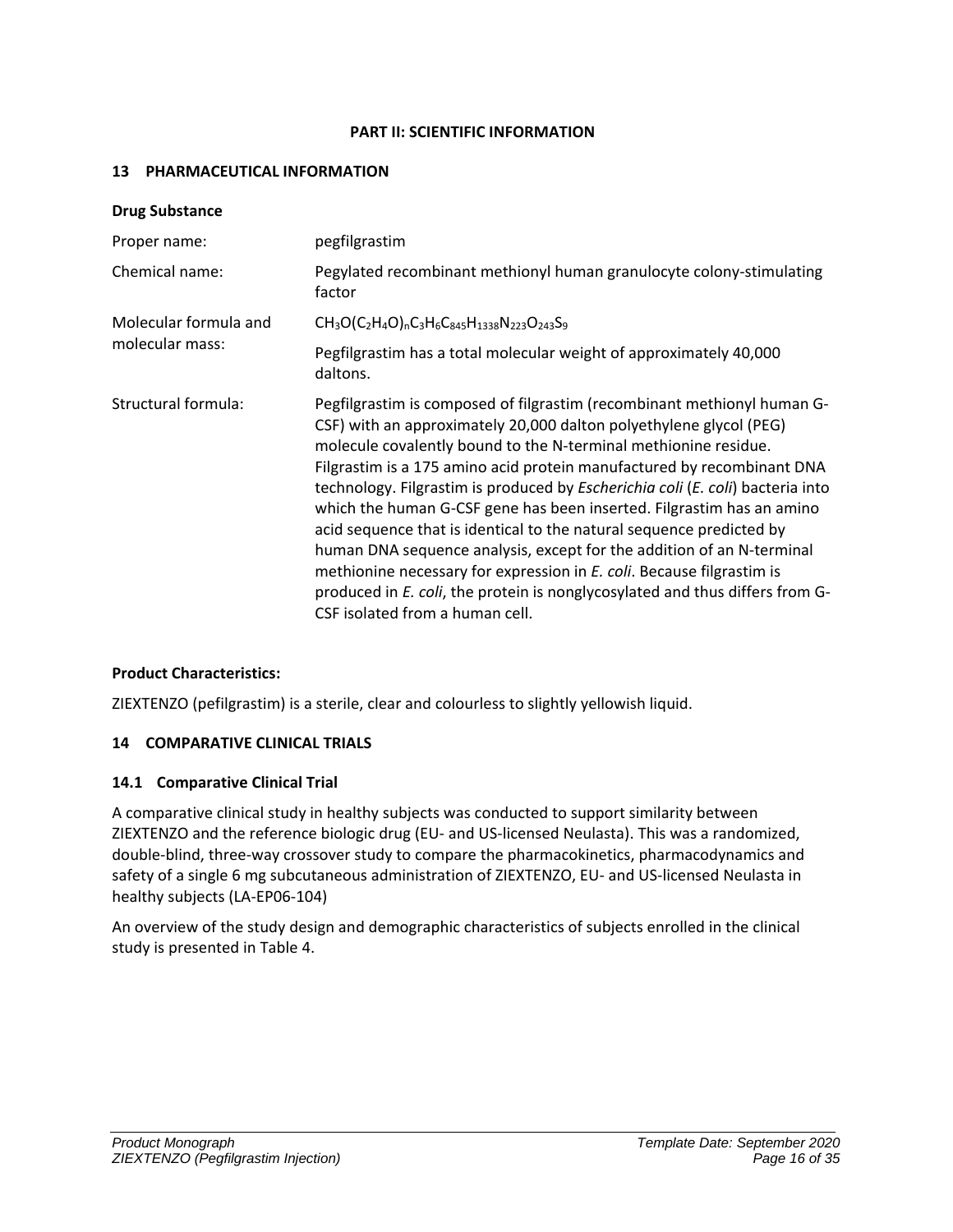| Study #         | <b>Study design</b>                                                                           | Dosage, route of<br>administration<br>and duration                                                                         | <b>Study subjects</b><br>(n)                                                                                                  | <b>Mean age</b><br>(Range)                                                                                                                                      | <b>Sex</b>                      |
|-----------------|-----------------------------------------------------------------------------------------------|----------------------------------------------------------------------------------------------------------------------------|-------------------------------------------------------------------------------------------------------------------------------|-----------------------------------------------------------------------------------------------------------------------------------------------------------------|---------------------------------|
| LA-EP06-<br>104 | Randomized,<br>double-blind, three-<br>way crossover PK,<br>PD study in healthy<br>volunteers | Single<br>subcutaneous.<br>dose of<br>ZIEXTENZO, US-<br>licensed Neulasta<br>and EU-licensed<br>Neulasta, 6<br>$mg/0.6$ ml | Healthy<br>volunteers,<br>ZIEXTENZO (A):<br>512<br>US-licensed<br>Neulasta (B):<br>511<br>EU-licensed<br>Neulasta (C):<br>501 | ABC: 32.5<br>$(18-54)$<br>ACB: 35.5<br>$(18-55)$<br>BAC: 34.2<br>$(18-55)$<br><b>BCA: 33.9</b><br>$(20-55)$<br>CAB: 33.9<br>$(18-54)$<br>CBA: 33.6<br>$(18-55)$ | 378 males<br>and 199<br>females |

# <span id="page-16-0"></span>**14.2 Comparative Bioavailability Studies**

PK and PD similarity of ZIEXTENZO was demonstrated in a single-dose, three-way crossover study in healthy subjects with a single subcutaneous administration of ZIEXTENZO and the reference biologic drug (LA-EP06-104).

# **Pharmacokinetics**

The assessment of PK similarity was based on the 90% CIs of the ratio of the geometric means between ZIEXTENZO and the reference biologic drug (US- licensed) for the three primary PK parameters  $AUC_{0\text{-inf}}$ , AUC<sub>0-last</sub>, and C<sub>max</sub>, which were all contained within the pre-defined PK similarity margins of 0.80 to 1.25 (Table 5).

Biosimilarity was also achieved between ZIEXTENZO and EU-licensed reference biologic drug and between both, US- and EU-licensed reference biologic drugs (data not shown), which supports comparative safety analyses between ZIEXTENZO and the EU-licensed reference biologic drug (section 14.4).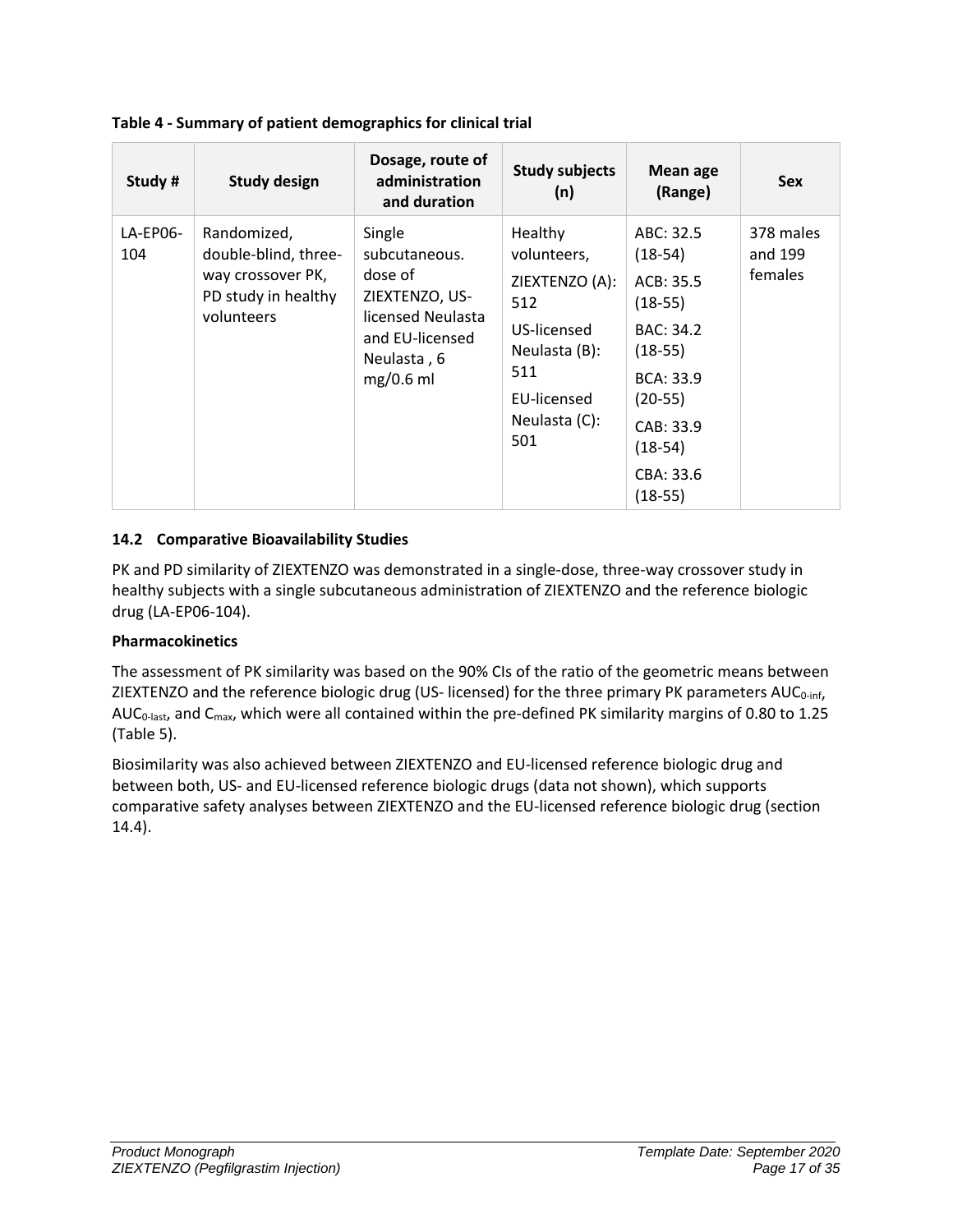| <b>Parameter</b><br>(unit)                 | <b>Geometric LS means</b>     |                                 | Ratio ZIEXTENZO/Neulasta US |                         |  |
|--------------------------------------------|-------------------------------|---------------------------------|-----------------------------|-------------------------|--|
|                                            | <b>ZIEXTENZO</b><br>$N = 483$ | <b>Neulasta US</b><br>$N = 480$ | Ratio                       | 90% Confidence Interval |  |
| $AUC_{0\text{-inf}}$<br>$(h \times ng/ml)$ | 4801*                         | 4506                            | 1.07                        | 1.01, 1.12              |  |
| AUCO-last<br>$(h \times ng/ml)$            | 4680*                         | 4400                            | 1.06                        | 1.01, 1.12              |  |
| Cmax<br>(ng/mL)                            | 131                           | 125                             | 1.05                        |                         |  |

# **Table 5 - Summary of the PK similarity analysis of the primary PK parameters**

N=total number of subjects included in the analysis; PK=pharmacokinetics, AUC<sub>0-inf</sub> = area under the serum concentrationtime curve measured from the time of dosing and extrapolated to infinity;  $AUC_{0\text{-last}}$  = area under the serum concentrationtime curve measured from the time of dosing to the last measurable concentration;  $C_{\text{max}}$  = maximum observed serum concentration; Ratio = ratio of the geometric means of the primary PK parameters (point estimate).\*N=482 for AUC<sub>0-inf</sub> and  $AUC_{0-<sub>last</sub>}.$ 

# **Pharmacodynamics**

Pharmacodynamics (PD) was studied using absolute neutrophil count (ANC) over time. Absolute neutrophil count is an established surrogate marker of efficacy.

PD similarity between ZIEXTENZO and the reference biologic drug (US-licensed Neulasta) was demonstrated with the 95% CIs (confidence intervals) of the geometric mean ratios of the primary PD endpoints AUEC<sub>0-last</sub> and  $E_{\text{max}}$  being entirely contained within the pre-defined margins of 0.80 to 1.25 (Table 6).

Biosimilarity was also achieved between ZIEXTENZO and the EU-licensed reference biologic drug and between both, US- and EU-licensed reference biologic drugs (data not shown).

| <b>Parameter</b><br>(unit)             | <b>Geometric LS means</b>     |                          | Ratio ZIEXTENZO/Neulasta US |                         |  |
|----------------------------------------|-------------------------------|--------------------------|-----------------------------|-------------------------|--|
|                                        | <b>ZIEXTENZO</b><br>$N = 482$ | Neulasta US<br>$N = 480$ | Ratio                       | 95% Confidence Interval |  |
| $AUEC0-last$<br>(h×10 <sup>9</sup> /L) | 4093                          | 4090                     | 1.00                        | $0.98 - 1.02$           |  |
| $E_{max}$<br>$(10^9/L)$                | 31                            | 32                       | 1.00                        |                         |  |

**Table 6 - Summary of the PD similarity analysis**

ANC=absolute neutrophil count; N=total number of subjects included in the analysis; PD=pharmacodynamics, AUEC<sub>0-last</sub> = Area under the effect curve measured from the time of dosing to the last measurable concentration;  $E_{\text{max}}$  = Maximum effect attributable to the study drug; Ratio = ratio of the geometric means of the primary PD parameters (point estimate). \*N=479 for AUEC<sub>0-last</sub>.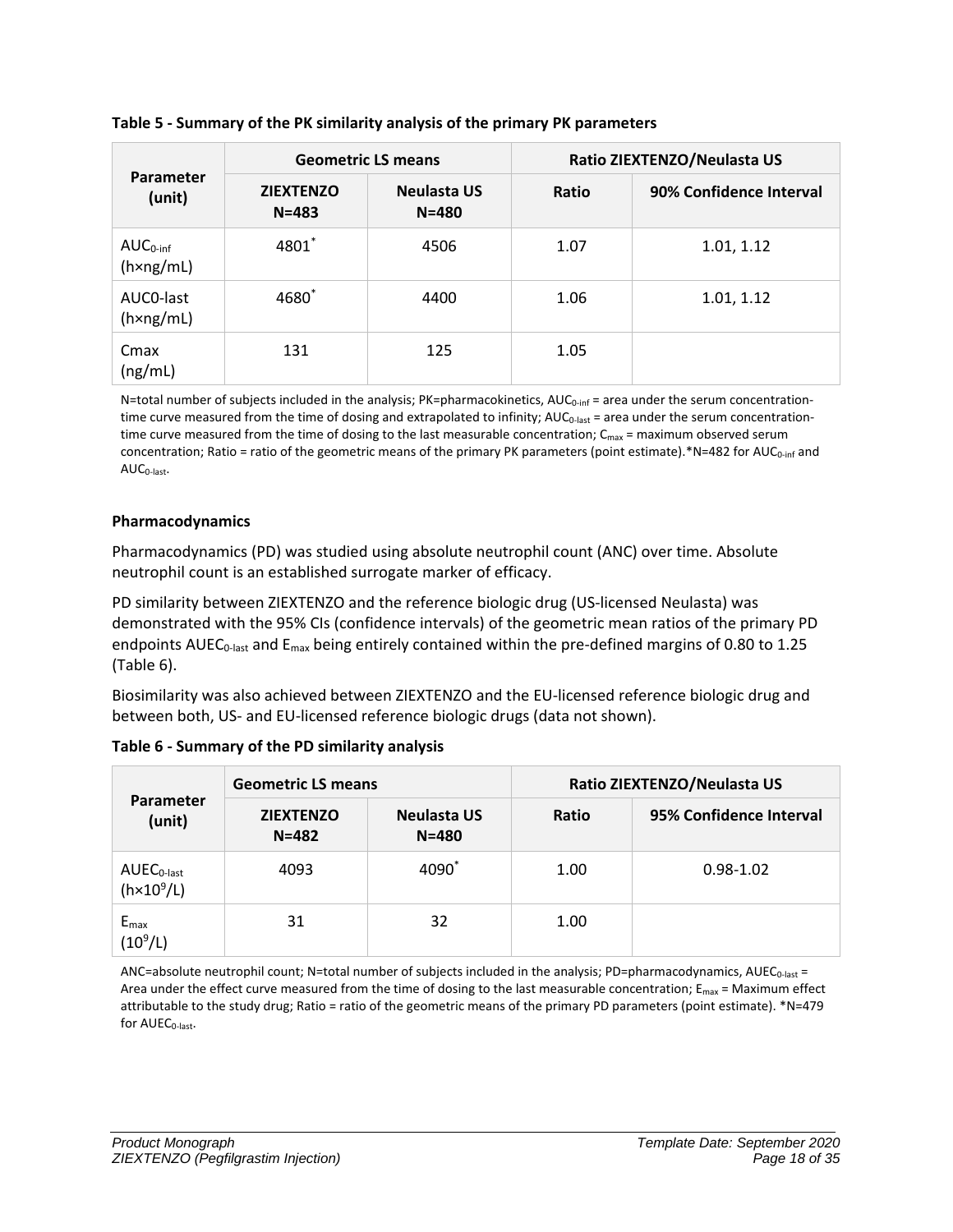# **Comparative Safety**

In two independent double-blind Phase 3 studies, female patients with breast cancer receiving established myelosuppressive chemotherapy were randomized 1:1 to either ZIEXTENZO or EU-Neulasta administered on Day 2 of each chemotherapy (docetaxel 75 mg/m<sup>2</sup>) in combination with doxorubicin (50 mg/m<sup>2</sup>) and cyclophosphamide (500 mg/m<sup>2</sup>) cycle for up to 6 cycles. In both studies, either ZIEXTENZO or EU-Neulasta was administered as a 6 mg dose subcutaneous once in every chemotherapy cycle and treatment duration was up to 18 weeks.

No differences in safety between ZIEXTENZO and EU-Neulasta were observed in the breast cancer patients. Similar safety profiles between ZIEXTENZO and the reference biologic drug were also observed in the clinical study in healthy volunteers (LA-EP06-104).

# <span id="page-18-0"></span>**14.3 Immunogenicity**

Immunogenicity of ZIEXTENZO and the reference biologic drug was compared in healthy subjects and breast cancer patients.

The incidence of ADAs (anti-drug antibodies) was similar in all treatment groups. In study LA-EP06-104, three subjects reported neutralizing ADAs (NAbs), two in the EU-licensed Neulasta group and one in the ZIEXTENZO group (only in period 1). There was no unusual behaviour noted in individual PK and absolute neutrophil count (ANC) profiles indicating that the ADAs had minimal effects on pegfilgrastim systemic clearance or on the production and release of neutrophils. There was also a low detection rate of ADAs in breast cancer patients in the two-independent double-blind Phase III studies, which demonstrates a low immunogenicity potential of ZIEXTENZO, similar to that reported for the reference biologic drug.

# <span id="page-18-1"></span>**14.4 Clinical Trial: Reference biologic drug**

|  | <b>Table 7 - Study Demographics and Trial Design</b> |  |
|--|------------------------------------------------------|--|
|--|------------------------------------------------------|--|

| Study# | Trial design                                                         | Dosage, route of<br>administration<br>and duration                                                                           | Study subjects (n<br>= number)                  | Mean age<br>(Range) years                                   | Gender                |
|--------|----------------------------------------------------------------------|------------------------------------------------------------------------------------------------------------------------------|-------------------------------------------------|-------------------------------------------------------------|-----------------------|
| 980226 | Phase 3,<br>double-blind,<br>randomized,<br>filgrastim<br>controlled | Single SC dose of<br>100 mcg/kg/day<br>pegfilgrastim or<br>daily SC dose of 5<br>mcg/kg/day<br>filgrastim, up to 4<br>cycles | 310 (154 peg-<br>filgrastim, 156<br>filgrastim) | 50.9 (25-81)<br>pegfilgrastim<br>51.8 (26-87)<br>filgrastim | 306 female,<br>4 male |
| 990749 | Phase 3,<br>double-blind,<br>randomized,<br>filgrastim<br>controlled | 6 mg single dose<br>of pegfilgrastim SC<br>or 5 mcg/kg/day<br>filgrastim up to 14<br>days, up to 4<br>cycles                 | 157 (80 peg-<br>filgrastim, 77<br>filgrastim)   | 51.9 (31-75)<br>pegfilgrastim<br>52.6 (30-74)<br>filgrastim | 156 female,<br>1 male |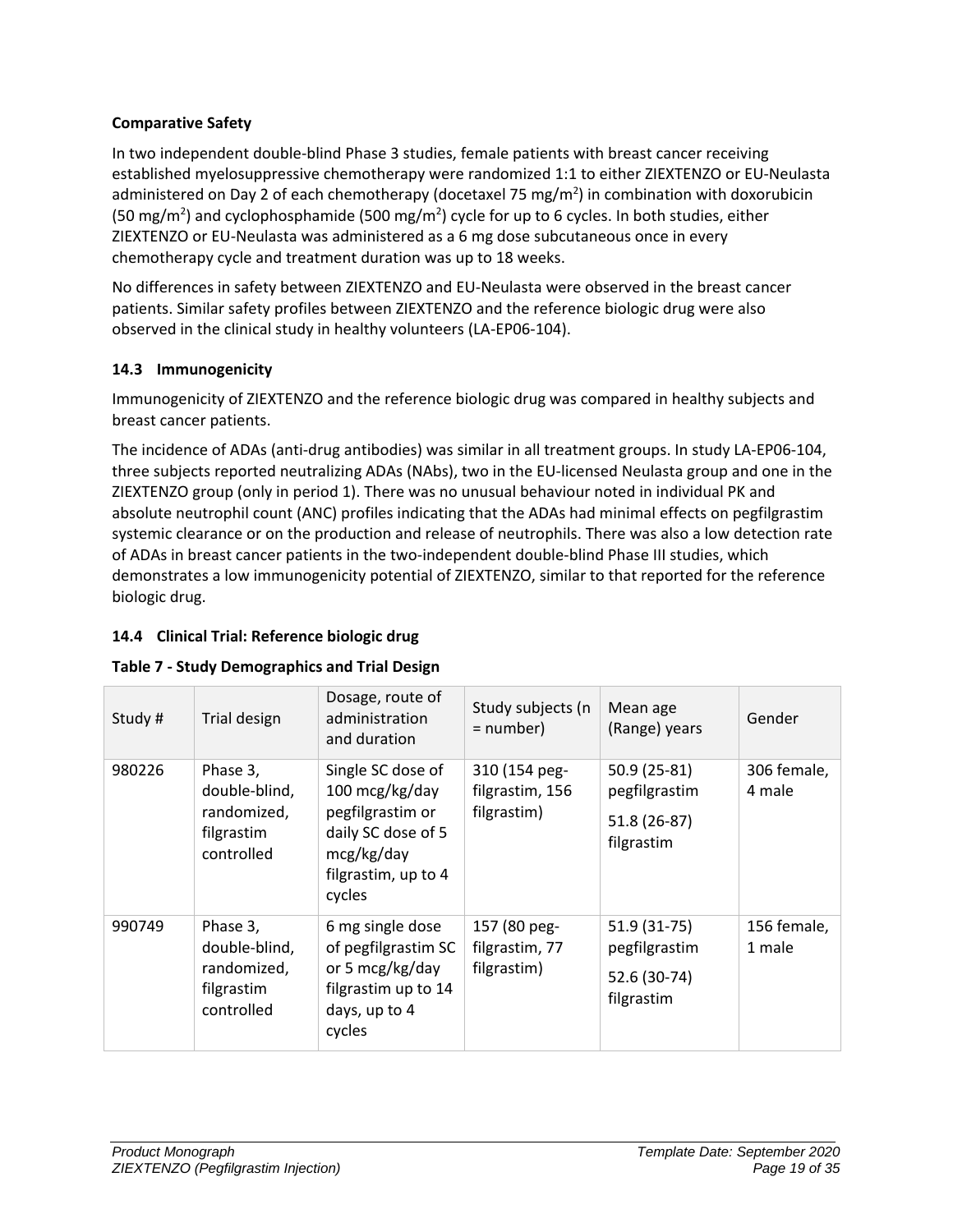| Study#   | Trial design                                                       | Dosage, route of<br>administration<br>and duration                         | Study subjects (n<br>$=$ number)             | Mean age<br>(Range) years                                 | Gender     |
|----------|--------------------------------------------------------------------|----------------------------------------------------------------------------|----------------------------------------------|-----------------------------------------------------------|------------|
| 20010144 | Phase 3,<br>double-blind,<br>placebo-<br>controlled,<br>randomized | Pegfilgrastim, 6<br>mg SC, single dose<br>every 3 weeks, up<br>to 12 weeks | 928 (463 peg-<br>filgrastim, 465<br>placebo) | 51.9 (21-88)<br>pegfilgrastim<br>$52.1(24-76)$<br>placebo | 99% female |

# **Study results**

# Clinical Experience: Response to pegfilgrastim

Pegfilgrastim administered as a single SC injection, after each cycle of chemotherapy, has been shown to be safe and effective in reducing neutropenia and associated clinical sequelae in a variety of chemotherapy settings.

Pegfilgrastim has been evaluated in three Phase 3, randomized, double-blind, controlled studies. Results from two active controlled studies (n = 467) conducted in patients with breast cancer undergoing up to 4 cycles of chemotherapy with doxorubicin and docetaxel demonstrated noninferiority of pegfilgrastim to filgrastim. A clinically and statistically similar reduction in the duration of severe neutropenia (absolute neutrophil count [ANC] < 0.5 x 10<sup>9</sup>/L; WHO grade 4) was seen in patients who received a single injection of pegfilgrastim, either 6 mg fixed dose 5 or 100 mcg/kg, compared with patients who received a mean of 11 daily injections (cycle 1) of filgrastim 5 mcg/kg/day.

The mean (std dev) duration of severe neutropenia in cycle 1 in patients who received a single fixeddose (6 mg) SC injection of pegfilgrastim ( $n = 68$ ) was 1.8 (1.4) days compared with 1.6 (1.1) days in patients who received daily injections (range: 7-14 injections) of filgrastim (n = 62). The difference in means was 0.18 days (95% CI of -0.23 to 0.61). Durations of severe neutropenia were also comparable between treatment groups in all subsequent cycles. The rate of febrile neutropenia (temperature ≥ 38.2°C with an ANC < 0.5 x 10<sup>9</sup>/L) across all cycles was lower for patients receiving pegfilgrastim (13%) compared to patients receiving filgrastim (20%) (-7% difference; 95% CI of -19% to +5%). A single SC injection of pegfilgrastim per chemotherapy cycle was safe and well tolerated (see **[8](#page-8-5) [ADVERSE](#page-8-5)  [REACTIONS](#page-8-5)**).

The third study employed a placebo control and evaluated the effect of pegfilgrastim on the incidence of febrile neutropenia when administered in first and all subsequent cycles of a moderately myelosuppressive chemotherapy regimen, docetaxel administered at 100 mg/m<sup>2</sup> Q3W for 4 cycles, which has been reported to be associated with a febrile neutropenia rate of 10% to 20%.

In this study, 928 patients with metastatic or non-metastatic breast cancer were treated with docetaxel. On day 2 of cycle 1, patients were randomized to receive either a single SC dose of 6 mg of pegfilgrastim or placebo. Patients who received pegfilgrastim in cycle 1 were scheduled to receive pegfilgrastim in all subsequent cycles. Patients who received placebo in cycle 1 were scheduled to receive placebo in all subsequent cycles; however, patients who experienced febrile neutropenia would receive open-label pegfilgrastim.

The incidence of febrile neutropenia was statistically significantly lower for patients randomized to receive pegfilgrastim versus placebo (1% versus 17%,  $p \le 0.001$ ). The incidence of hospitalizations and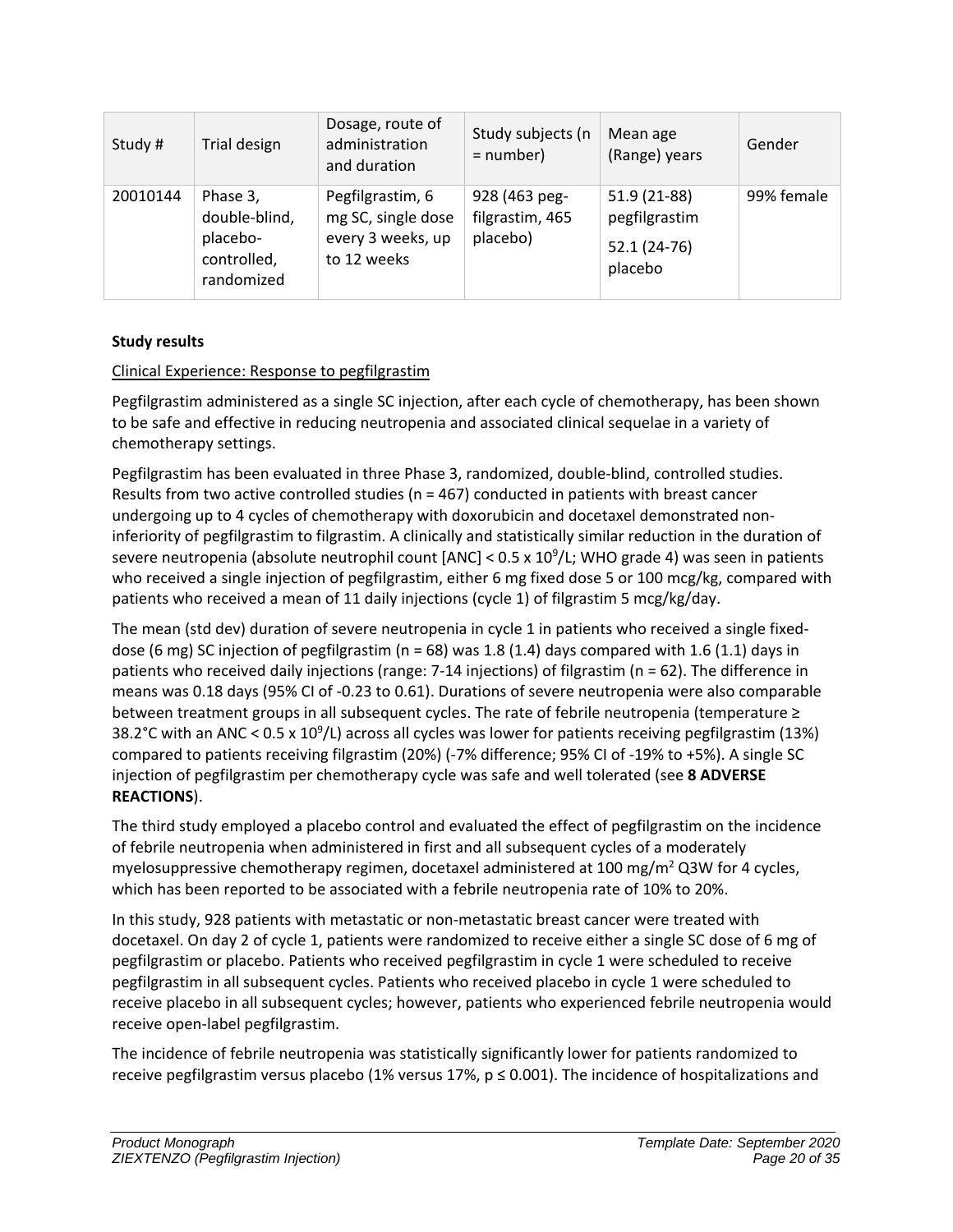IV anti-infective use associated with a clinical diagnosis of febrile neutropenia was significantly lower in the pegfilgrastim group compared with placebo [1% versus 14%,  $p \le 0.001$ ; and 2% versus 10%,  $p \le$ 0.001, respectively (see Figure 1)].



# **Figure 1 - Percentage of Subjects With Febrile Neutropenia (FN), Who Were Hospitalized, and Who**

Data from Phase 2 studies in patients with various malignancies undergoing a variety of chemotherapy regimens further support the safety and efficacy of pegfilgrastim. Dose-finding studies in patients with breast cancer (n = 152), thoracic tumours (n = 92), and non-Hodgkin's lymphoma (NHL) (n = 49) demonstrated that the efficacy of a single injection of pegfilgrastim 100 mcg/kg was similar to daily injections of filgrastim 5 mcg/kg/day, and superior to pegfilgrastim doses of 30 or 60 mcg/kg, at reducing the duration of severe neutropenia and the rate of febrile neutropenia. A randomized phase II study of patients with NHL or Hodgkin's lymphoma (n = 60) further supports the safety and efficacy of pegfilgrastim.

# <span id="page-20-0"></span>**15 MICROBIOLOGY**

No microbiological information is required for this drug product.

# <span id="page-20-1"></span>**16 NON-CLINICAL TOXICOLOGY**

# **Preclinical Studies**

The preclinical toxicology of pegfilgrastim was studied in Sprague-Dawley® rats and cynomolgus monkeys. A single-dose IV study was conducted in rats. Pegfilgrastim caused no clinical signs or mortality at single IV doses up to 10,000 mcg/kg in rats.

Repeat-dose studies included 2-week SC (every-other-day dosing) and 6-month SC/IV (weekly dosing) studies in rats and a 1-month SC (weekly dosing) study in monkeys. Dosing was intermittent to mimic intended human use of pegfilgrastim. Pegfilgrastim was well tolerated for 6 months at once-weekly doses up to 1000 mcg/kg SC or 300 mcg/kg IV in rats, and for 1 month at once-weekly doses up to 750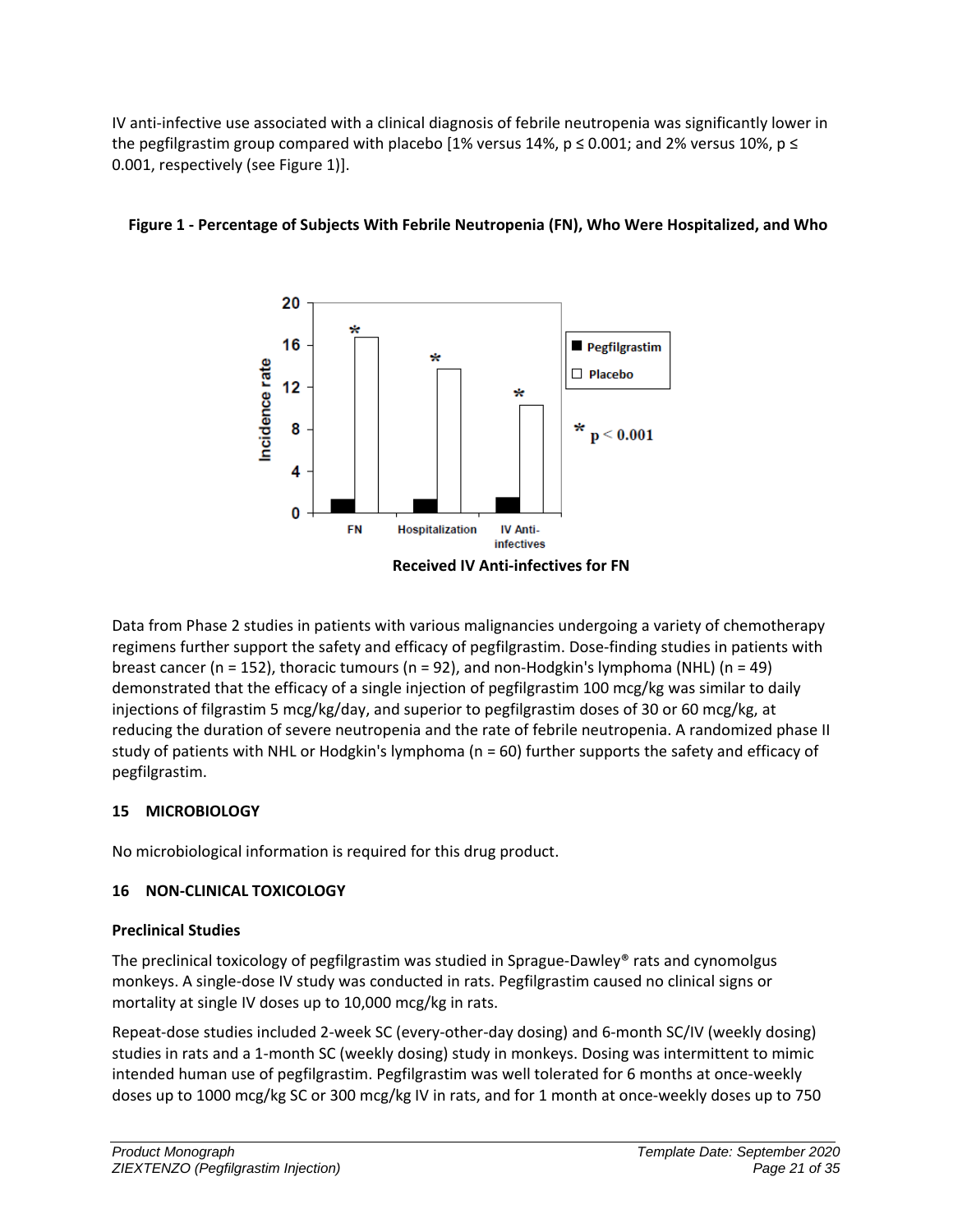mcg/kg SC in cynomolgus monkeys. No effects on body weight, food consumption, or survival were observed. Pegfilgrastim caused an increase in leukocyte counts, primarily segmented neutrophils, but also some increases in band neutrophils, monocytes, and lymphocytes. Pegfilgrastim also modestly decreased erythrocyte counts, hemoglobin and hematocrit levels, decreased serum cholesterol, slightly decreased serum potassium, and increased serum alkaline phosphatase. Splenomegaly was the principal gross pathological finding. Histopathological examination revealed increased neutrophilic granulopoiesis in bone marrow and extramedullary hematopoiesis in spleen, liver, and/or lymph nodes. Leukocytosis in spleen, liver, and lymph nodes, and mild inflammation and mononuclear cell infiltrate at the injection site were additionally observed in monkeys treated with pegfilgrastim. Observed changes tended to reverse upon cessation of treatment. Changes specific to every-other-day dosing in rats (≥ 500 mcg/kg only) included slightly increased serum ALT and/or AST, mild myelofibrosis in bone marrow, and increased osteoblastic/osteoclastic activity in bone. Little or no seroreactivity to pegfilgrastim was evident in rats, whereas a dose- and time-dependent increase in seroreactivity was observed in monkeys; however, pegfilgrastim-induced neutrophil increases were maintained.

Pegfilgrastim has been shown to have adverse effects in pregnant rabbits when given every-other-day at doses as low as 50 mcg/kg. Nonclinical data in pregnant rats indicate that very low levels of pegfilgrastim may cross the placenta.

Pegfilgrastim administered SC to pregnant rabbits at doses of 200 and 250 mcg/kg every-other-day during the period of organogenesis was associated with an increased incidence of abortions.

Increased postimplantation loss due to early resorptions and decreased numbers of live fetuses were observed at pegfilgrastim doses of 200 to 1000 mcg/kg every other day. Decreased maternal food consumption and/or weight gain and decreased fetal weight were observed at doses of 50 to 1000 mcg/kg every other day. Pegfilgrastim did not cause visceral or skeletal malformations in rabbit fetuses at doses as high as 200 mcg/kg every-other-day and did not cause external malformations in rabbit fetuses at doses as high as 1000 mcg/kg every other day.

Pegfilgrastim was not associated with an increase in external, visceral, or skeletal malformations in fetuses when administered by SC injection to pregnant rats during the period of organogenesis at dose levels up to 1000 mcg/kg every other day. However, an increased incidence of wavy ribs, generally regarded as a reversible pathological finding, was observed in rat fetuses at dose levels of 300 and 1000 mcg/kg every other day. No maternal or neonatal toxicities were observed in female rats administered once-weekly SC injections of pegfilgrastim up to 1000 mcg/kg in a pre- and postnatal developmental study.

Filgrastim is known to be negative in bacterial mutagenesis assays (Ames assay). Pegfilgrastim did not cause precancerous or cancerous lesions in Sprague-Dawley® rats after once-weekly SC injections of up to 1000 mcg/kg for 6 months. Given the similar biochemical activity to filgrastim, the chemical nature of the PEG moiety, and extensive clinical experience with filgrastim, it is considered unlikely that pegfilgrastim would be carcinogenic when used as directed.

Pegfilgrastim is a growth factor that primarily stimulates production of neutrophils and neutrophil precursors; however, the G-CSF receptor through which pegfilgrastim and filgrastim act has been found on tumour cell lines, including some myeloid, T-lymphoid, lung, head and neck, and bladder tumour cell lines. *In vitro* proliferation has been observed in response to filgrastim in some of these cell lines, particularly acute myeloid leukemia (AML) cell lines.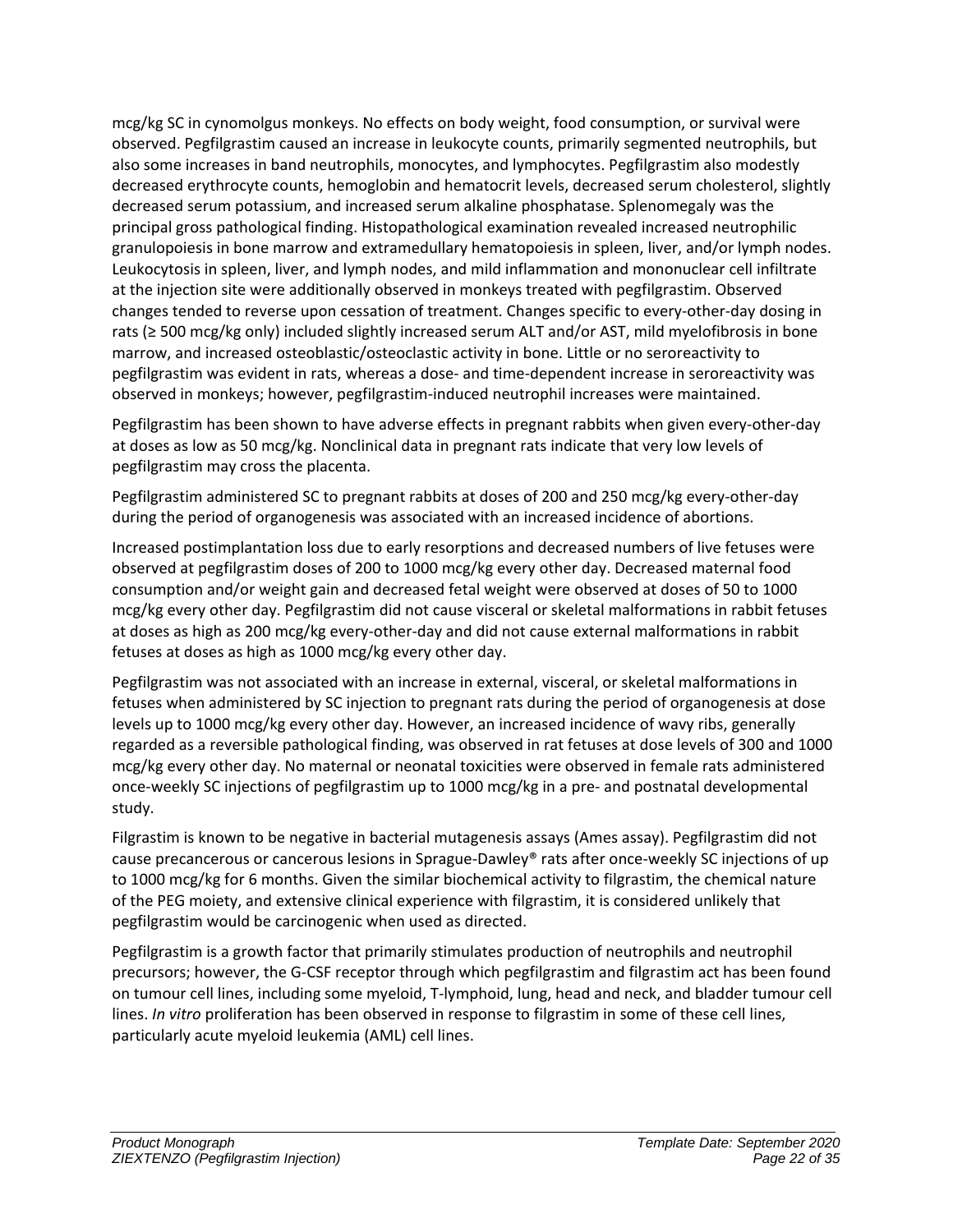Indices of mating or fertility in male and female Sprague-Dawley® rats were not adversely affected by once-weekly SC injections of pegfilgrastim of up to 1000 mcg/kg for 2 to 4 weeks before and during cohabitation.

# <span id="page-22-0"></span>**16.1 Comparative Non-Clinical Pharmacology and Toxicology**

# <span id="page-22-1"></span>**16.1.1 Comparative Non-Clinical Pharmacodynamics**

# *In vitro* **studies**

The biological characteristics of ZIEXTENZO, Neulasta EU and Neulasta US were evaluated using a cell proliferation assay and a receptor binding assay, as outlined in Table 7.

| Table 7 - Overview of Studies Comparing In vitro Activity between ZIEXTENZO and Neulasta |  |
|------------------------------------------------------------------------------------------|--|
|------------------------------------------------------------------------------------------|--|

|                                | <b>Test</b>                                                                                                                                                           | <b>Results for comparison</b>                                                                                                           |
|--------------------------------|-----------------------------------------------------------------------------------------------------------------------------------------------------------------------|-----------------------------------------------------------------------------------------------------------------------------------------|
| Receptor binding<br>assays     | G-CSFR binding assay (kinetics of<br>association, dissociation, and<br>equilibrium of dissociation<br>constant values of pegfilgrastim<br>binding the G-CSF receptor) | For all tested batches of ZIEXTENZO,<br>Neulasta EU and Neulasta US comparable<br>high-affinity binding to G-CSFR samples was<br>shown. |
| In vitro bioactivity<br>assays | In-vitro proliferation assay<br>(relative biological potency<br>measured by stimulation of<br>proliferation of NFS-60 cells)                                          | All tested batches of ZIEXTENZO, Neulasta<br>EU and Neulasta US displayed similar<br>biological activity.                               |

Overall, the *in vitro* bioactivity and receptor binding assays demonstrated comparable biological activity and binding affinity to G-CSFR between ZIEXTENZO, Neulasta EU and Neulasta US batches.

# *In vivo* **studies**

A comparison of the pharmacodynamic response to ZIEXTENZO compared to the EU-licensed reference biologic drug (Neulasta) was performed in naive and neutropenic rats, and also in naive rabbits and dogs.

In naive rats, subcutaneous administration of ZIEXTENZO induced a dose-dependent and rapid increase in neutrophils in the peripheral blood. The rise in neutrophil count was similar in duration and magnitude to that induced by an equal dose of the reference biologic drug. In neutropenic rats the administration of ZIEXTENZO was also shown to enhance neutrophil recovery with kinetics and magnitudes similar to those obtained with the same doses of the reference biologic drug.

In both, naive rabbits and naive dogs, subcutaneous administration of ZIEXTENZO induced a rapid increase in neutrophils in the peripheral blood, which was similar in duration and magnitude to that induced by an equal dose of the reference biologic drug.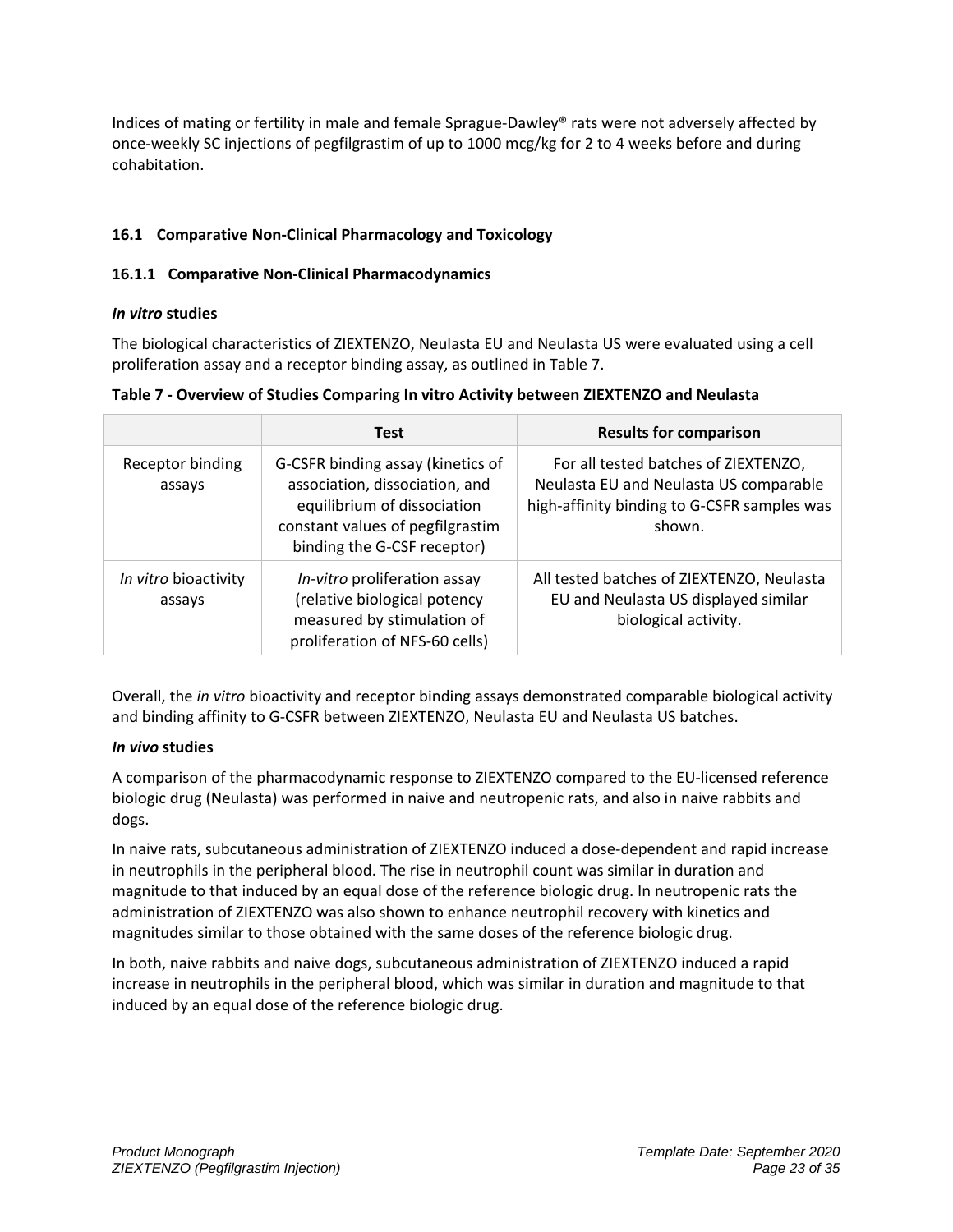# <span id="page-23-0"></span>**16.1.2 Comparative Toxicology**

The safety of ZIEXTENZO in comparison to the EU-licensed reference biologic drug (Neulasta) was assessed in a repeated dose general toxicity study in rats. Repeated subcutaneous dosing of up to 200 mcg/kg every second day for 4 weeks or 1000 mcg/kg once weekly for 5 weeks were administered, which adequately covers the clinical regimen. The toxicokinetic assessments confirmed that the animals were exposed to appropriated systemic levels of rhG-CSF. Assessment of anti-drug antibodies demonstrated that ZIEXTENZO had a similar immunogenicity to the reference biologic drug in these studies and that antibody generation did not affect the pharmacodynamic response.

Both preparations were well tolerated, without any treatment-related deaths or effects on body weight and food consumption. Treatment-related changes were limited to the adverse effects expected after rhG-CSF administration, such as increased granulocytopoiesis in the bone marrow and activation of haematopoiesis/granulocytopoiesis in the spleen and liver. All changes occurred similarly with both ZIEXTENZO and the reference biologic drug and were considered to be in line with an exaggerated pharmacodynamic response to rhG-CSF. These changes were less severe in the groups receiving 1000 mcg/kg once weekly for 5 weeks than those receiving 200 mcg/kg every second day for 4 weeks. All changes had subsided at the end of the 2 months non-dosing recovery period apart from a mild increased spleen weight. Therefore, the preclinical toxicology did not show any relevant differences between ZIEXTENZO and the reference biologic drug.

Local tolerability was compared after single and multiple subcutaneous dose administration in the. A good and similar local tolerability after single and multiple subcutaneous doses was demonstrated for both ZIEXTENZO and the reference biologic drug in the PK/PD and toxicity studies.

In conclusion, the non-clinical pharmacodynamic, local tolerance and toxicological studies confirmed that the efficacy and toxicity are similar between ZIEXTENZO and the reference biologic drug.

# <span id="page-23-1"></span>**17 SUPPORTING PRODUCT MONOGRAPHS**

NEULASTA (Pegfilgrastim Injection, Sterile Solution, 6 mg (10 mg/mL)), Submission Control No.:242732, Product Monograph, Amgen Canada Inc. (JAN 08, 2021)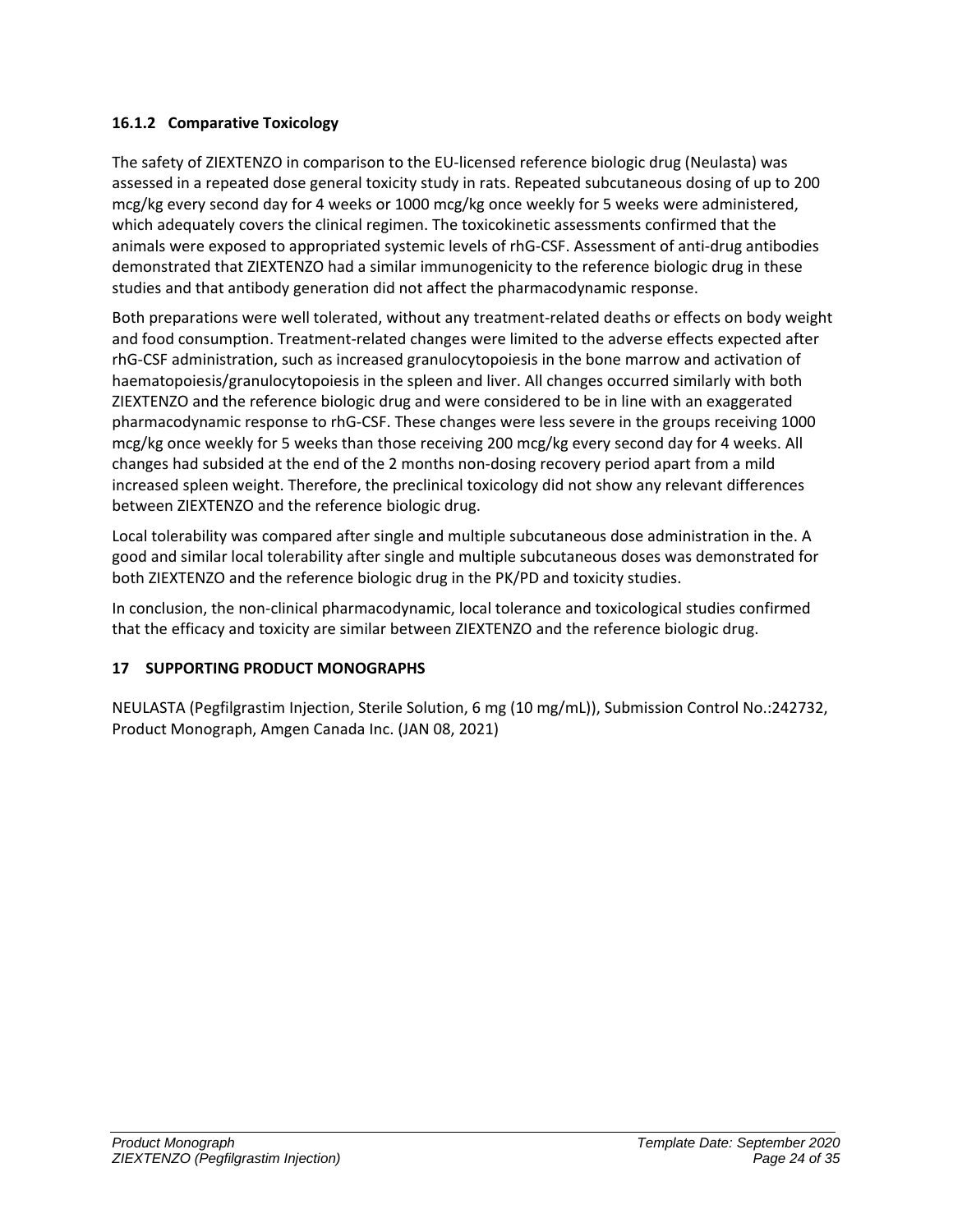## **PATIENT MEDICATION INFORMATION**

#### <span id="page-24-0"></span>**READ THIS FOR SAFE AND EFFECTIVE USE OF YOUR MEDICINE**

### **ZIEXTENZO® (pronounced <zee-ex-ten-zoh)**

#### **pegfilgrastim injection**

Read this carefully before you start taking **ZIEXTENZO** and each time you get a refill. This leaflet is a summary and will not tell you everything about this drug. Talk to your healthcare professional about your medical condition and treatment and ask if there is any new information about **ZIEXTENZO**.

**ZIEXTENZO** is a biosimilar biologic drug (biosimilar) to the reference biologic drug Neulasta. A biosimilar is authorized based on its similarity to a reference biologic drug that was already authorized for sale.

#### **Serious Warnings and Precautions**

- Your spleen may become enlarged and can rupture while taking ZIEXTENZO. A ruptured spleen can cause death. Call your doctor right away if you have pain in the left upper stomach area or left shoulder tip area.
- If you have sickle cell trait or sickle cell disease, make sure that you tell your doctor before you start taking ZIEXTENZO so that the potential risks and benefits can be discussed. In patients with sickle cell trait or sickle cell disease, severe sickle cell crises have been associated with the use of pegfilgrastim. Severe sickle cell crises, in some cases resulting in death, have also been associated with filgrastim, the parent compound of pegfilgrastim.

# **What is ZIEXTENZO used for?**

ZIEXTENZO is used to treat neutropenia (nu-tro-**peen**-ee-ah). Neutropenia is a condition where the body makes too few white blood cells and which may be caused by drugs used to treat cancer. Neutropenia is the most serious common side-effect of chemotherapy. Neutropenia predisposes your body to infections and prevents you from fighting them. Your doctor has decided to prescribe ZIEXTENZO for you to increase the number of neutrophils (nu-tro-fils), which will fight infections.

ZIEXTENZO is a man-made, long-acting form of granulocyte colony-stimulating factor (G-CSFF), a substance naturally produced by the body.

# **How does ZIEXTENZO work?**

ZIEXTENZO works by stimulating the bone marrow to make white blood cells. To make sure ZIEXTENZO is working, your doctor may ask that you have regular blood tests to count the number of white blood cells. It is important to follow the doctor's instructions about these tests.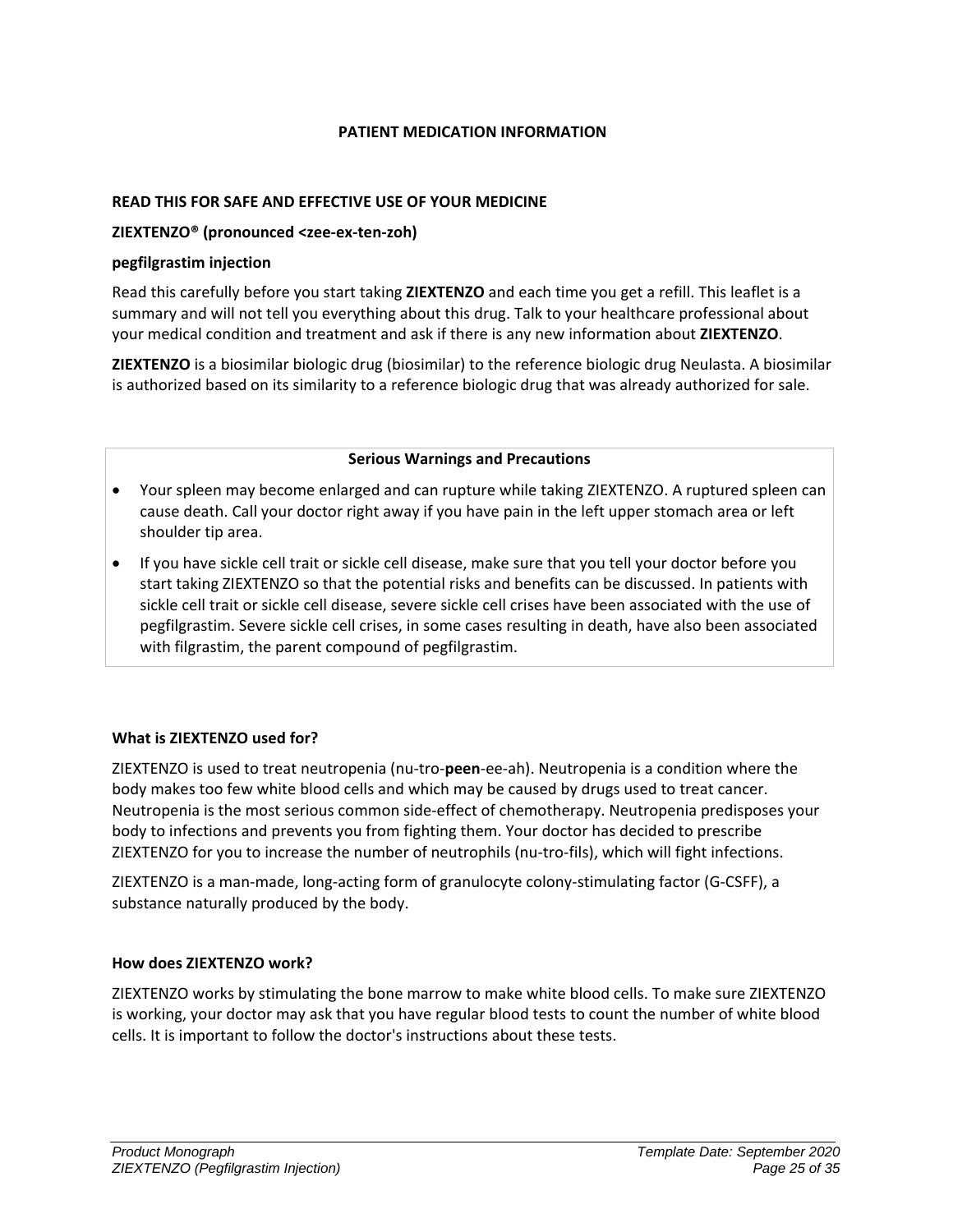## **What are the ingredients in ZIEXTENZO?**

Medicinal ingredient: Pegfilgrastim.

Non-medicinal ingredients: Acetic acid, polysorbate 20, sorbitol, sodium hydroxide and water for injection, USP.

## **ZIEXTENZO comes in the following dosage forms:**

ZIEXTENZO is available in a single-use pre-filled syringe with BD UltraSafe Passive™ Needle Guard, as a clear, colourless to slightly yellowish liquid solution. Each single-use syringe (0.6 mL) of ZIEXTENZO (10 mg/mL) contains 6 mg of pegfilgrastim (based on protein mass only).

### **Do not use ZIEXTENZO if:**

- You are allergic to pegfilgrastim, filgrastim or any of the ingredients of ZIEXTENZO. Check the section above **What are the ingredients in ZIEXTENZO**? and the Product Monograph for a list of ingredients in ZIEXTENZO.
- You are allergic to other medicines made using the bacteria Escherichia coli. Ask your doctor if you are not sure.

**To help avoid side effects and ensure proper use, talk to your healthcare professional before you take ZIEXTENZO. Talk about any health conditions or problems you may have, including:** 

- If you have common signs of infection, such as fever, chills, rash, sore throat, diarrhea, or redness, swelling, or pain around a cut or sore. If you notice any of these symptoms during treatment with ZIEXTENZO, tell your doctor or nurse immediately. ZIEXTENZO can reduce the risk of infection, but it may not prevent all infections. An infection can still happen during the short time when your white blood cell levels are low.
- If there is a lump, swelling, or bruising at the injection site that does not go away, talk to your doctor. Occasionally a problem may develop at the injection site.
- If you have sickle cell trait or sickle cell disease, tell your doctor prior to treatment. If you develop left upper abdominal pain or pain at the tip of your shoulder, tell your doctor or nurse immediately.

#### **Other warnings you should know about:**

Your doctor will decide if you are able to give yourself a subcutaneous (i.e. under the skin) injection. ZIEXTENZO should only be injected on the day the doctor has determined for you, and should not be injected until 24 hours after receiving your last dose of chemotherapy in each cycle.

If you are injecting someone else with ZIEXTENZO, it is important that you inform yourself about ZIEXTENZO to know how and when to give the ZIEXTENZO injection.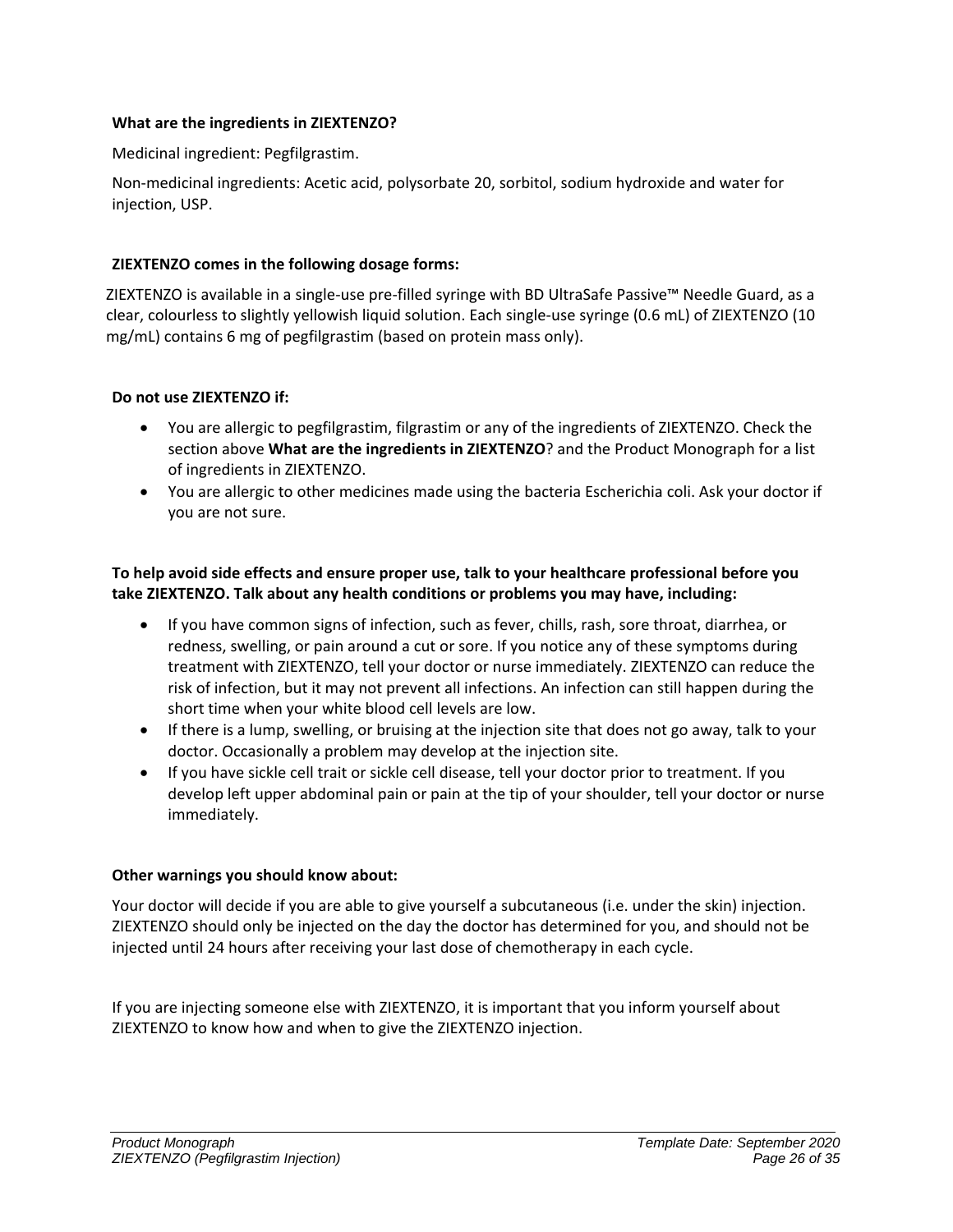ZIEXTENZO has not been studied in pregnant women, and its effects on developing babies are not known. It is possible that ZIEXTENZO can get into human breast milk. If you are pregnant, plan to become pregnant, think you may be pregnant, or are breast feeding, you should consult your doctor before using ZIEXTENZO.

More information about ZIEXTENZO is available in the Product Monograph. Any questions should be discussed with your doctor.

**Tell your healthcare professional about all the medicines you take, including any drugs, vitamins, minerals, natural supplements or alternative medicines.**

### **The following may interact with ZIEXTENZO:**

Drug interactions between ZIEXTENZO and other drugs have not been studied. Drugs such as lithium may affect the release of neutrophils into the blood stream. You should discuss your treatment with your doctor before using ZIEXTENZO.

### **How to take ZIEXTENZO:**

#### **Usual dose:**

The recommended dosage of ZIEXTENZO is a single subcutaneous injection, just under the skin, of 6 mg (the contents of one pre-filled syringe), administered once per cycle of chemotherapy. You must wait at least 24 hours after your course of cancer chemotherapy before injecting ZIEXTENZO.

#### **Overdose:**

If you think you, or a person you are caring for, have taken too much ZIEXTENZO, contact a healthcare professional, hospital emergency department, or regional poison control centre immediately, even if there are no symptoms.

#### **Missed Dose:**

As there should be a two-week period between ZIEXTENZO and your next course of cancer chemotherapy, if you miss a planned dose, consult your doctor before taking the missed dose.

# **Instructions for Use of the ZIEXTENZO pre-filled syringe:**

# **IMPORTANT:** TO HELP AVOID A POSSIBLE INFECTION, YOU SHOULD FOLLOW THESE INSTRUCTIONS.

It is important not to try to inject yourself or someone else until you have been trained by your doctor, nurse or pharmacist. Please read all the instructions before injecting. Each sealed blister contains one pre-filled syringe. Each pre-filled syringe contains 6 mg/0.6 mL of ZIEXTENZO drug solution.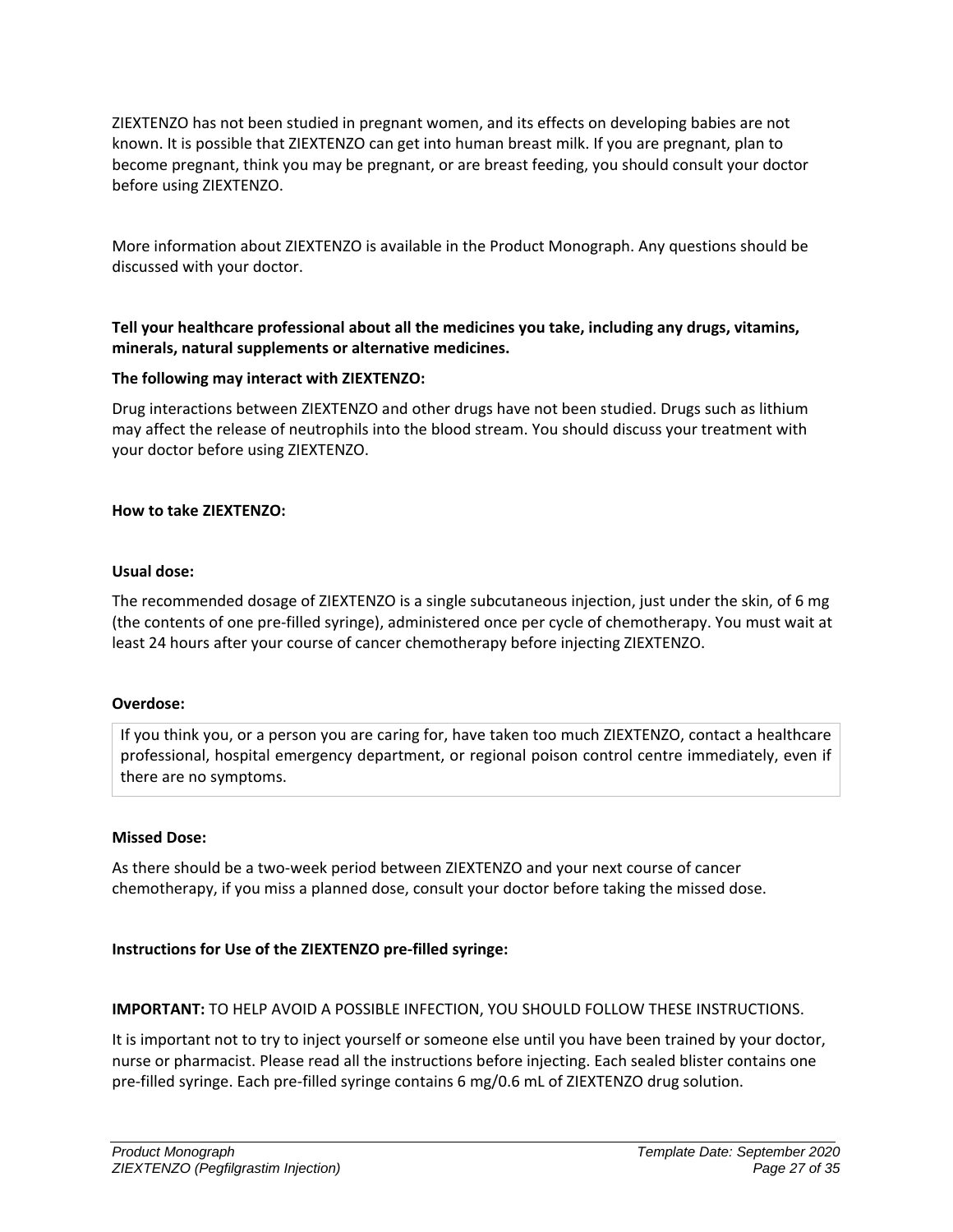# **ZIEXTENZO pre-filled syringe parts (see Figure A) 6 mg/0.6 mL**



**Figure A**

**After the medication has been injected the needle guard will be activated to cover the needle. The needle guard is intended to protect healthcare professionals, caregivers, and patients from accidental needle sticks after the injection.**

**Items you additionally need for your injection:**



• 1 Alcohol wipe • 1 Cotton ball or gauze **SHARPS** • Sharps disposal container G

# **Important safety information**

- 1. Do not open the outer box until you are ready to use the ZIEXTENZO pre-filled syringe.
- 2. Do not use the ZIEXTENZO pre-filled syringe if the seal of the blister is broken, as it may not be safe for you to use.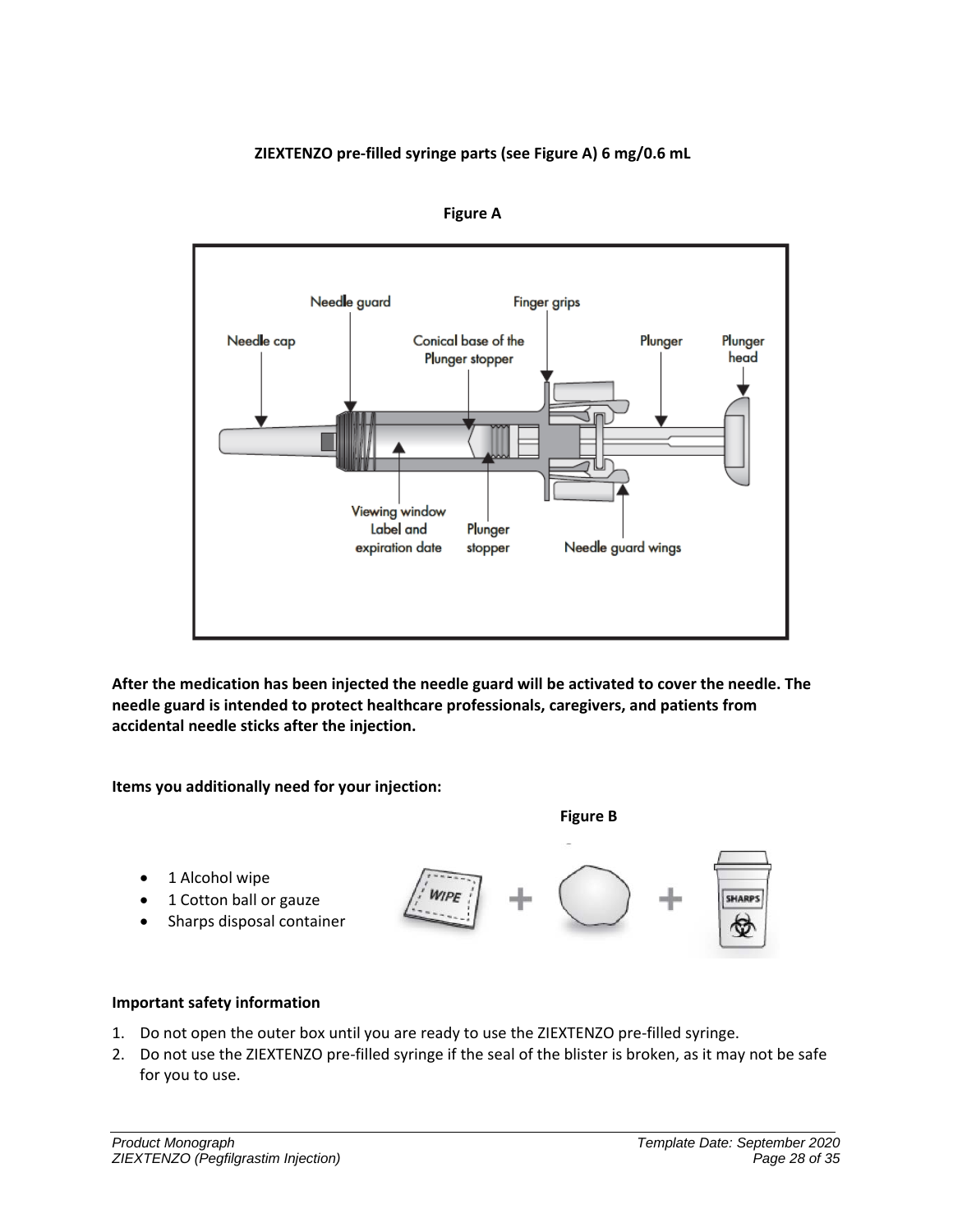- 3. Never leave the ZIEXTENZO pre-filled syringe unattended where others might tamper with it.
- 4. Do not shake the ZIEXTENZO pre-filled syringe.
- 5. Be careful not to touch the needle guard wings before use. By touching them, the needle guard may be activated too early.
- 6. Do not remove the needle cap until just before you give the injection.
- 7. The ZIEXTENZO pre-filled syringe cannot be re-used. Please dispose the ZIEXTENZO pre-filled syringe immediately after use in a sharps container.

# **The Injection Site(s)**



**Figure C** The injection site is the place on the body where you are going to use the ZIEXTENZO pre-filled syringe.

- The recommended site is the front of your thighs. You may also use the lower abdomen, but **not** the area 5 centimetres (2 inches) around the navel (belly button).
- Choose a different site each time you give yourself an injection.
- Do not inject into areas where the skin is tender, bruised, red, scaly or hard. Avoid areas with scars or stretch marks.

If a caregiver is giving you the injection, the outer upper arms may also be used.

#### **Preparing the ZIEXTENZO pre-filled syringe ready for use**

- 1. Take the blister containing the ZIEXTENZO pre-filled syringe out of the refrigerator and leave it **unopened** for approximately 15-30 minutes, so that it can reach room temperature.
- 2. When you are ready to use the ZIEXTENZO pre-filled syringe, open the blister and wash your hands thoroughly with soap and water.
- 3. Clean the injection site with an alcohol wipe.
- 4. Remove the ZIEXTENZO pre-filled syringe from the blister. Check to ensure the plastic transparent needle guard is situated over the barrel of the glass syringe. If the transparent needle guard is covering the needle cap (as shown below in Figure E) the syringe has been activated, DO NOT use this syringe and take a new syringe. Figure F shows a ready to use syringe.

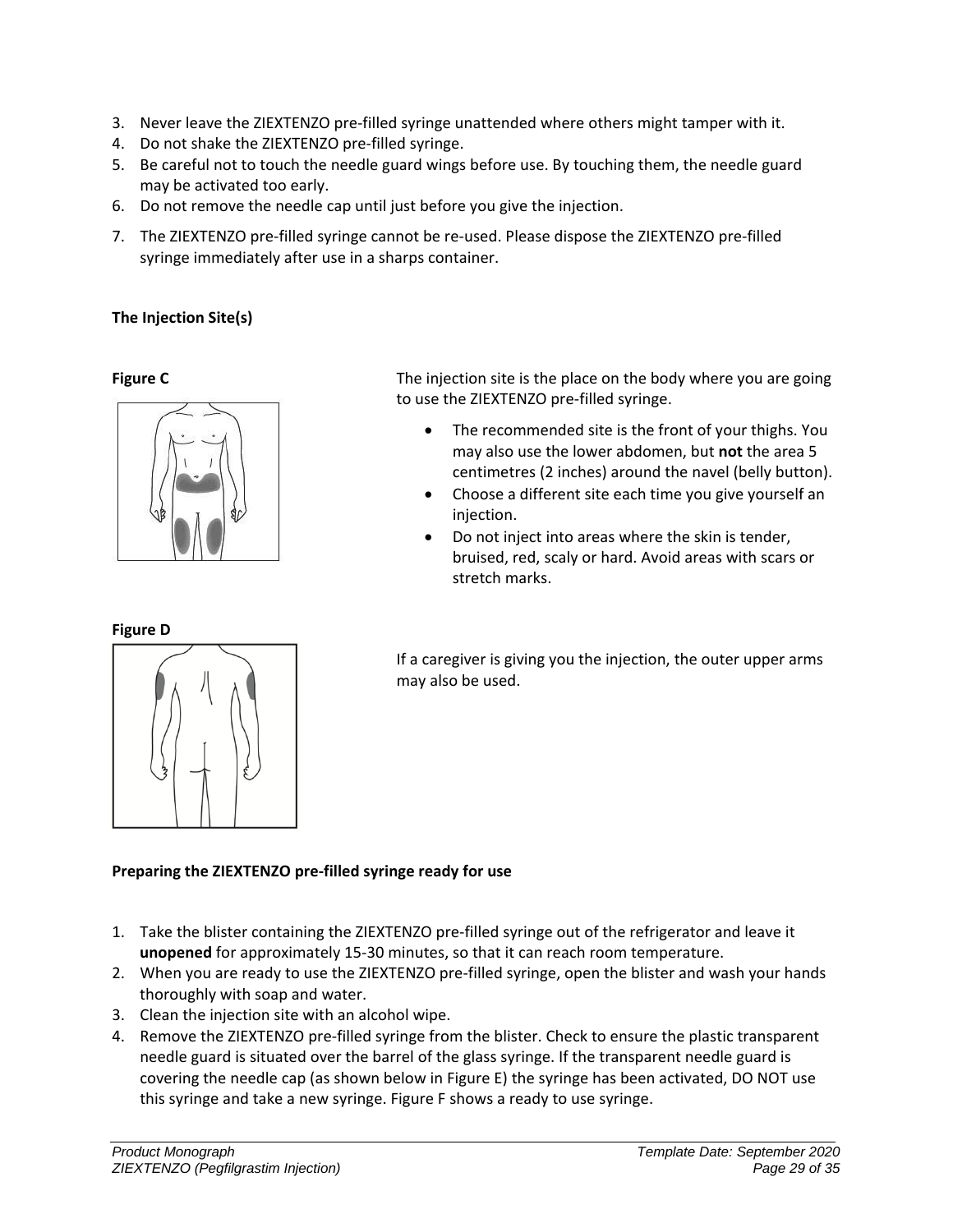**Figure E DO NOT USE**



In this configuration the needle guard is ACTIVATED – DO NOT USE the pre-filled syringe.

**Figure F Ready to Use**



In this configuration the needle guard is NOT ACTIVATED and the pre-filled syringe is ready for use.

- 5. Inspect the ZIEXTENZO pre-filled syringe. The liquid inside should be clear. The color may be colorless to slightly yellowish. You may see a small air bubble in the liquid. This is normal. DO NOT USE if any other particulates and/or discolorations are observed and return the pre-filled syringe and the package it came in to the pharmacy.
- 6. DO NOT USE if the ZIEXTENZO pre-filled syringe is broken or activated. In all these instances, return the entire product pack to the pharmacy.

### **How to use the ZIEXTENZO pre-filled syringe**

#### **Figure G**



**Figure H** 



Carefully pull the needle cap straight off to remove it from the ZIEXTENZO pre-filled syringe (**see Figure G**). Discard the needle cap. You may see a drop of liquid at the end of the needle. This is normal.

Gently pinch the skin at the injection site and insert the needle into your skin as shown **(see Figure H)**. Push the needle all the way in to ensure that the medication can be fully administered.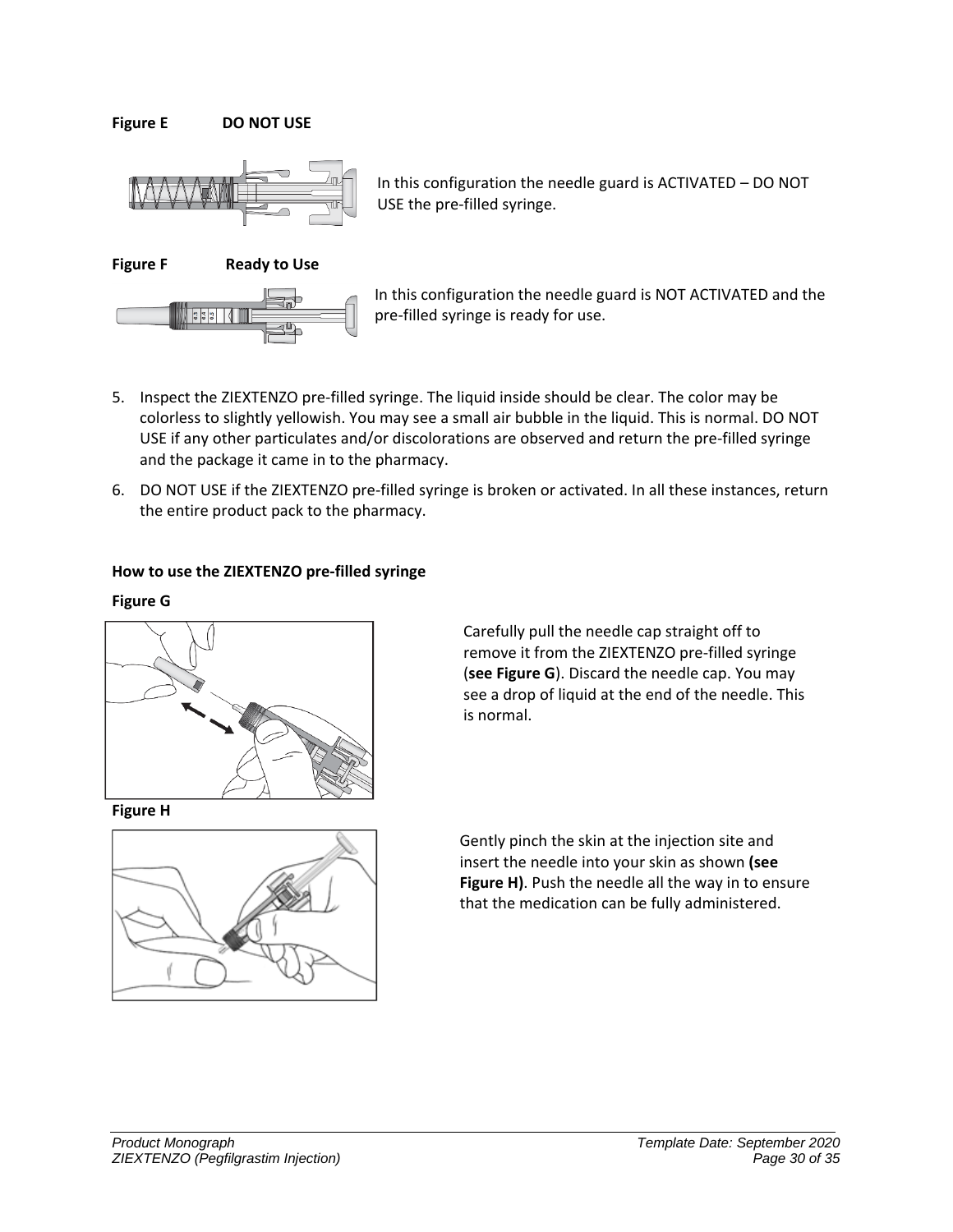



Holding the ZIEXTENZO pre-filled syringe as shown **(see Figure I), slowly** depress the plunger **as far as it will go** so that the plunger head is completely between the needle guard wings.

Keep the plunger pressed fully down while you hold the syringe in place for 5 seconds.



**Keep the plunger fully depressed** while you carefully pull the needle straight out from the injection site and let it come out of your skin (**see Figure J**).

**Figure K**



Slowly release the plunger and allow the needle guard to automatically cover the exposed needle (**see Figure K**).

There may be a small amount of blood at the injection site. You can press a cotton ball or gauze onto the injection site and hold it for 10 seconds. Do not rub the injection site. You may cover the injection site with a small adhesive bandage, if needed.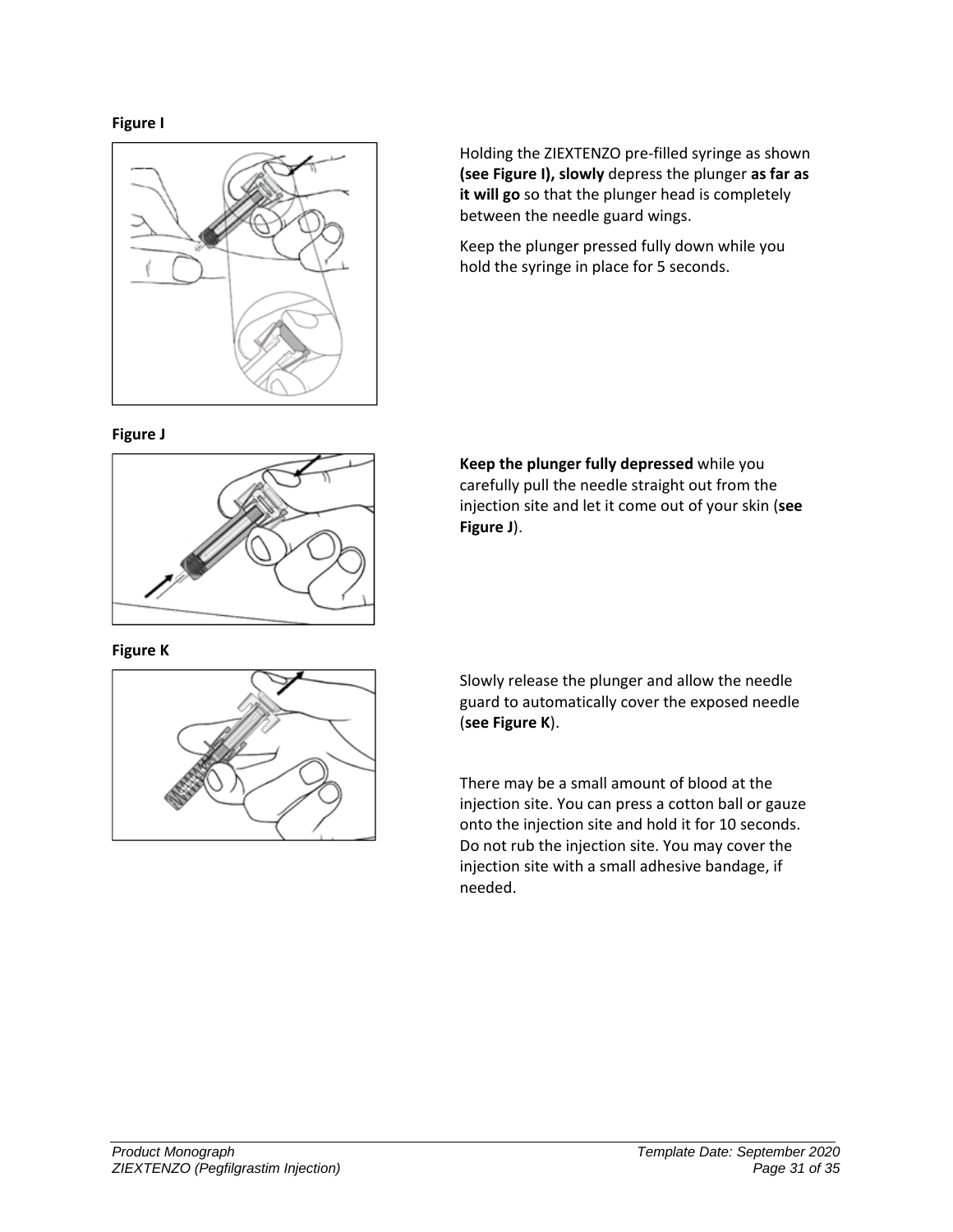## **Disposal Instructions**

**Figure L**



Dispose of the used syringe in a sharps container (closable, puncture-resistant container). For the safety and health of you and others, needles and used syringes **must never** be re-used.

# **What are possible side effects from using ZIEXTENZO?**

These are not all the possible side effects you may have when taking ZIEXTENZO. If you experience any side effects not listed here, tell your healthcare professional. Please also see Serious Warnings and Precautions.

- **Spleen Rupture**. Your spleen may become enlarged and can rupture while taking ZIEXTENZO. A ruptured spleen can cause death. The spleen is located in the upper left section of your stomach area. Call your doctor right away if you have pain in the left upper stomach area or left shoulder tip area. This pain could mean your spleen is enlarged or ruptured.
- **Serious Allergic Reactions**. Serious allergic reactions can also happen. These reactions may cause a rash over the whole body, shortness of breath, wheezing, a drop in blood pressure (usually causing dizziness or lightheadedness), swelling around the mouth or eyes, fast pulse, or sweating. If you experience an allergic reaction during the injection of ZIEXTENZO, the injection should be stopped immediately. **If at any time a serious allergic reaction occurs, immediately call a doctor or emergency services (for example, call 911)**.
- **A serious lung problem called acute respiratory distress syndrome (ARDS)**. Call your doctor or seek emergency care right away if you or your child has shortness of breath, trouble breathing or a fast rate of breathing.
- **Kidney injury (glomerulonephritis)** has been seen in patients who received ZIEXTENZO. Call your doctor immediately if you experience puffiness in your face or ankles, blood in your urine or brown coloured urine, or if you notice that you urinate less often than usual.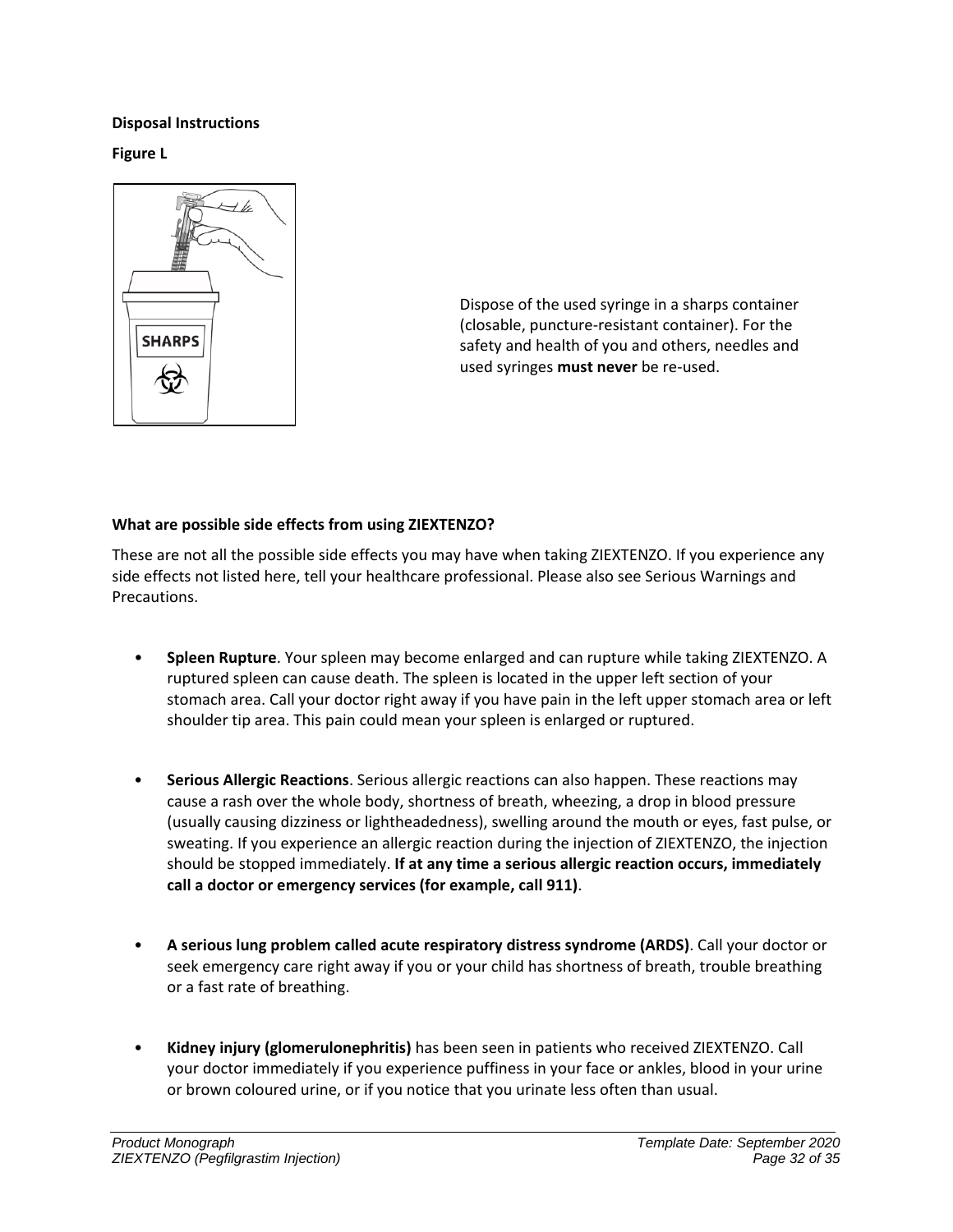The most common side effect that you may experience is aching in the bones and muscles. If this occurs, it can usually be relieved with a non-acetylsalicylic acid over-the-counter pain reliever. Ask your doctor which is the most suitable one for you.

Some patients experience redness, swelling, or itching at the site of injection. This may be an allergy to the ingredients in ZIEXTENZO, or it may be a local reaction. If you notice any of these signs or symptoms, call your doctor.

| Serious side effects and what to do about them                                                                                                                                                                                                                                                                                     |                                         |                                       |              |  |  |  |
|------------------------------------------------------------------------------------------------------------------------------------------------------------------------------------------------------------------------------------------------------------------------------------------------------------------------------------|-----------------------------------------|---------------------------------------|--------------|--|--|--|
| Symptom / effect                                                                                                                                                                                                                                                                                                                   | Talk to your healthcare<br>professional | Stop taking drug and<br>get immediate |              |  |  |  |
|                                                                                                                                                                                                                                                                                                                                    | Only if severe                          | In all cases                          | medical help |  |  |  |
| UNCOMMON: $\geq$ 0.1% and < 1%                                                                                                                                                                                                                                                                                                     |                                         |                                       |              |  |  |  |
| Bone Pain.                                                                                                                                                                                                                                                                                                                         |                                         | $\checkmark$                          |              |  |  |  |
| Low platelet counts<br>(thrombocytopenia) (including the<br>following symptoms: easy bruising and<br>increased bleeding).                                                                                                                                                                                                          |                                         | ✓                                     |              |  |  |  |
| Allergic reactions (including the<br>following symptoms: rash over the<br>whole body, shortness of breath, a<br>drop in blood pressure (usually<br>causing dizziness or lightheadedness),<br>swelling around the mouth or eyes,<br>fast pulse, weakness, sweating; severe<br>redness or swelling or itching at<br>injection site). |                                         | ✓                                     | ✓            |  |  |  |
| Acute respiratory distress syndrome<br>(including the following symptoms:<br>fever, shortness of breath, cough, or<br>congestion in your lungs).                                                                                                                                                                                   |                                         | ✓                                     | ✔            |  |  |  |
| <b>VERY RARE &lt; 0.01%</b>                                                                                                                                                                                                                                                                                                        |                                         |                                       |              |  |  |  |
| Splenomegaly (including the following<br>symptoms: pain in the left upper<br>stomach area or left shoulder tip<br>area).                                                                                                                                                                                                           |                                         | ✓                                     |              |  |  |  |
| <b>*FREQUENCY NOT KNOWN</b>                                                                                                                                                                                                                                                                                                        |                                         |                                       |              |  |  |  |
| Splenic rupture (including the<br>following symptoms: left upper<br>abdominal pain or pain at the tip of<br>your shoulder).                                                                                                                                                                                                        |                                         | ✓                                     |              |  |  |  |
| Cutaneous Vasculitis (including the                                                                                                                                                                                                                                                                                                |                                         | ✔                                     |              |  |  |  |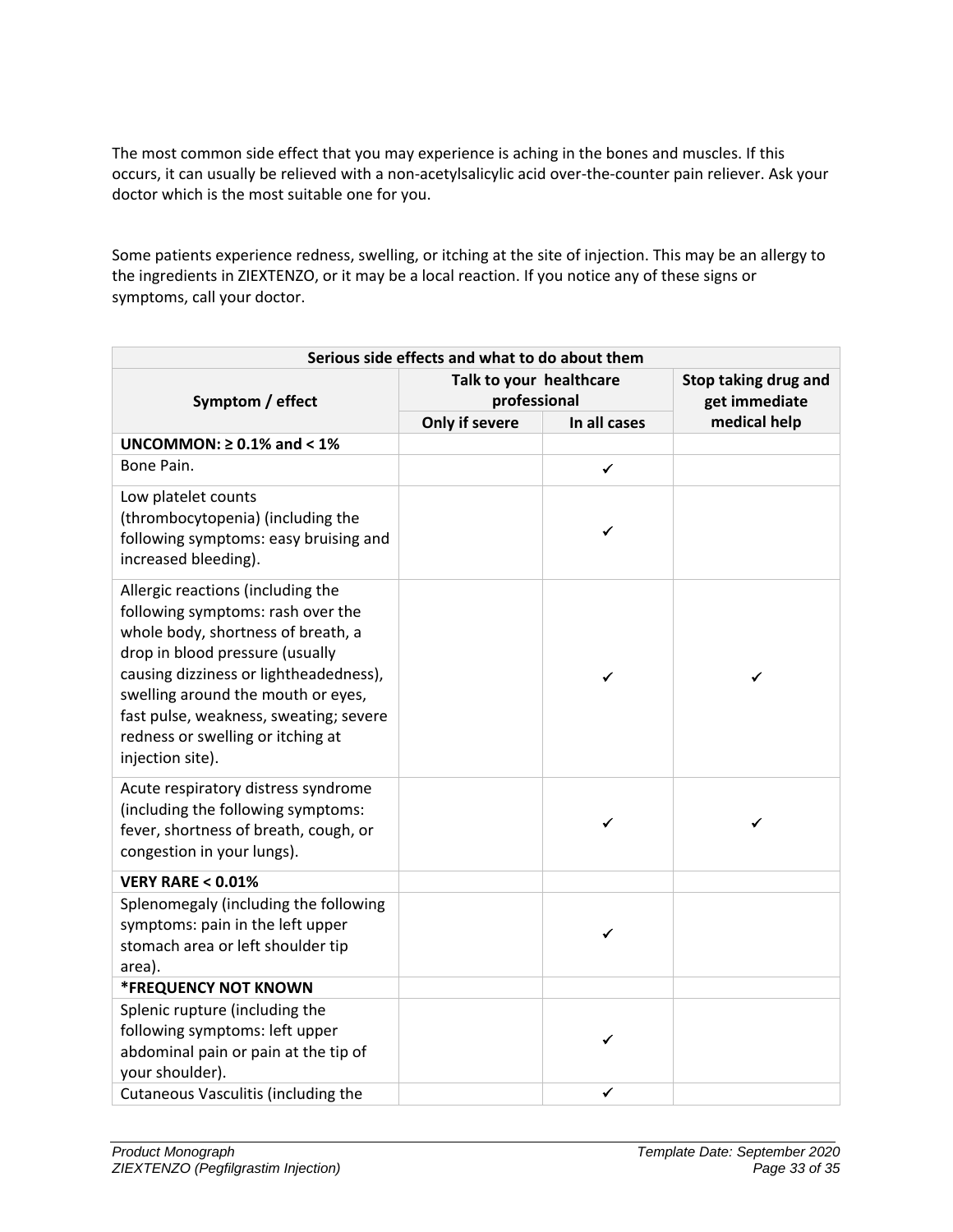| Serious side effects and what to do about them                                                                                                                                                                                                                                                   |                                         |                                       |              |  |  |  |
|--------------------------------------------------------------------------------------------------------------------------------------------------------------------------------------------------------------------------------------------------------------------------------------------------|-----------------------------------------|---------------------------------------|--------------|--|--|--|
| Symptom / effect                                                                                                                                                                                                                                                                                 | Talk to your healthcare<br>professional | Stop taking drug and<br>get immediate |              |  |  |  |
|                                                                                                                                                                                                                                                                                                  | Only if severe                          | In all cases                          | medical help |  |  |  |
| following symptoms: a rash in the skin<br>surface that looks like purple or red<br>spots or bumps, clusters of small dots,<br>splotches or hives. Your skin may also<br>be itchy).                                                                                                               |                                         |                                       |              |  |  |  |
| Capillary Leak Syndrome (including the<br>following symptoms: swelling or<br>puffiness, which may be associated<br>with passing water less frequently,<br>difficulty breathing, abdominal<br>swelling and feeling of fullness, and a<br>general feeling of tiredness).                           |                                         | ✓                                     |              |  |  |  |
| Kidney Injury (glomerulonephritis)<br>(including the following symptoms:<br>puffiness in the face or ankles, blood<br>in urine or brown coloured urine, or<br>urinating less often than usual).                                                                                                  |                                         |                                       | ✓            |  |  |  |
| ** Abnormal number of immature<br>bone marrow cells (myelodysplastic<br>syndrome) that could lead to a type of<br>cancer (acute myeloid leukemia)<br>(including the following symptoms:<br>fever, bone pain, bruising, difficulty<br>breathing, bleeding and a general<br>feeling of tiredness). |                                         | ✓                                     | ✓            |  |  |  |

\* Reported in the post-marketing setting where the incidence is not known.

\*\* Adverse events in breast and lung cancer patients receiving chemotherapy and/or radiotherapy

If you have a troublesome symptom or side effect that is not listed here or becomes bad enough to interfere with your daily activities, tell your healthcare professional.